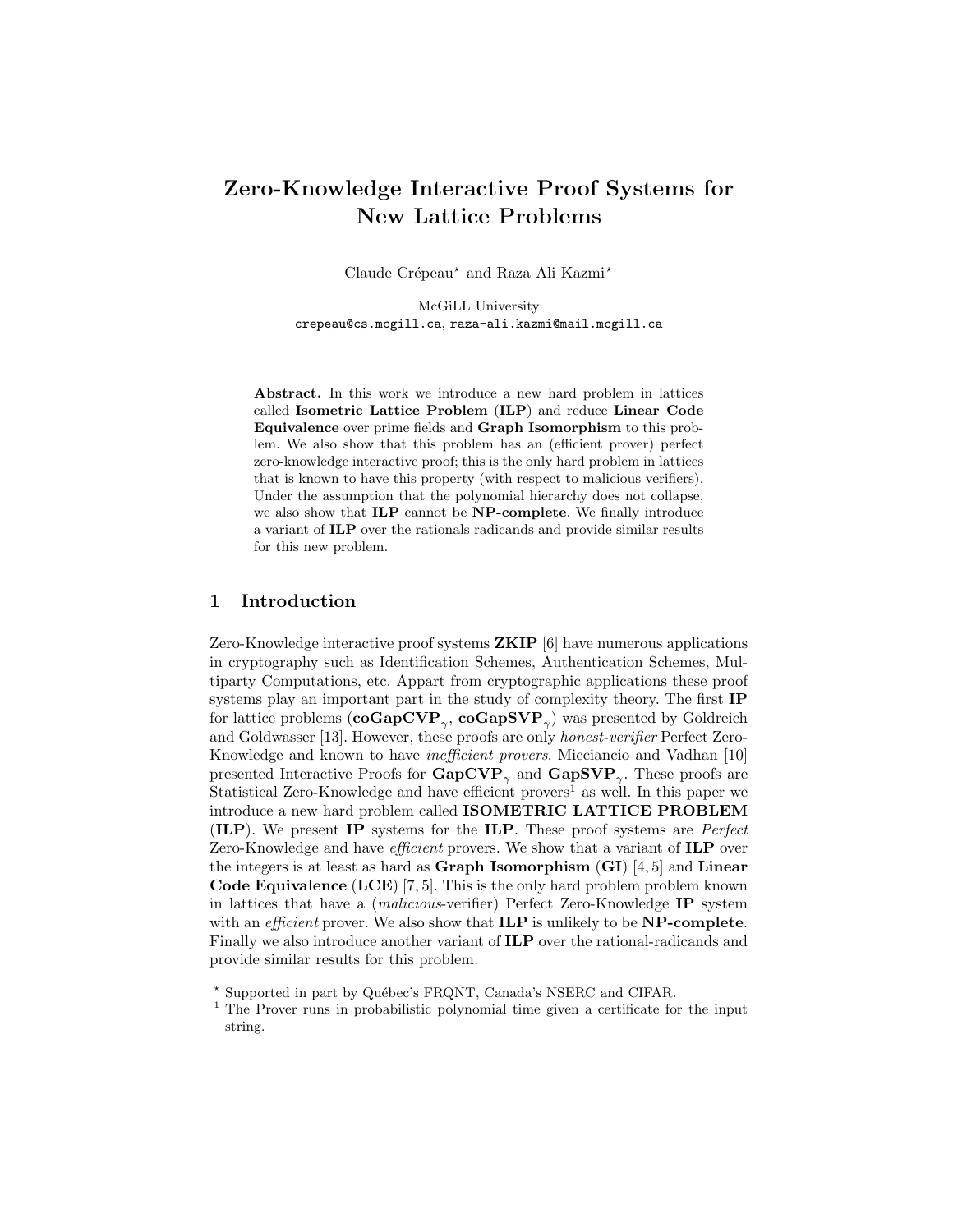#### 2 Notations

For any matrix **A**, we denote its transpose by  $A^t$ . Let  $O(n, \mathbb{R}) = \{Q \in \mathbb{R}^{n \times n}$ :  $Q \cdot Q^{\mathbf{t}} = I$  denote the group of  $n \times n$  orthogonal matrices over R. Let  $GL_k(\mathbb{Z})$ denote the group of  $k \times k$  invertible (unimodular) matrices over Z. Let  $GL_k(\mathbb{F}_q)$ denote the set of  $k \times k$  invertible matrices over the finite field  $\mathbb{F}_q$ . Let  $\mathcal{P}_n$  denote the set of  $n \times n$  permutation matrices. Let  $\sigma_n$  be the set of all permutations of  $\{1,\ldots,n\}$ . For  $\pi \in \sigma_n$ , we denote  $P_{\pi}$  the corresponding  $n \times n$  permutation matrix.  $\mathcal{P}(n, \mathbb{F}_q)$  denotes the set of  $n \times n$  monomial matrices (there is exactly one nonzero entry in each row and each column) over  $\mathbb{F}_q$ .  $\mathcal{D}_{\epsilon_n}$  is the set of diagonal matrices  $D_{\epsilon} = diag(\epsilon_1, \ldots, \epsilon_n), \epsilon_i = \pm 1$  for  $i = 1, \ldots, n$ . For a real vector  $\mathbf{v} = (v_1, \dots, v_n)$  we denote its Euclidean norm by  $\|\mathbf{v}\| = \sqrt{v_1^2 + \dots + v_n^2}$  and  $\max$ -norm  $\|\mathbf{v}\|_{\infty} = max_{i=1}^{n} |v_i|$  and for any matrix  $\mathbf{B} = [\mathbf{b}_1 | \mathbf{b}_2 | \dots | \mathbf{b}_k] \in \mathbb{R}^{n \times k}$ we define its norm by  $\|\mathbf{B}\| = max_{i=1}^n \|\mathbf{b}_i\|$ . For any ordered set of linearly independent vectors  ${\bf b}_1, {\bf b}_2, \ldots, {\bf b}_k$ , we denote  ${\tilde{\bf b}}_1, {\tilde{\bf b}}_2, \ldots, {\tilde{\bf b}}_k$ , its Gram-Schmidt orthogonalization.

#### 2.1 Lattices

Let  $\mathbb{R}^n$  be an *n*-dimensional Euclidean space and let  $\mathbf{B} \in \mathbb{R}^{n \times k}$  be a matrix of rank k. A lattice  $\mathcal{L}(\mathbf{B})$  is the set of all vectors

$$
\mathcal{L}(\mathbf{B}) = \{ \mathbf{B}\mathbf{x} : \mathbf{x} \in \mathbb{Z}^k \}.
$$

The integer n and k are called the dimension and rank of  $\mathcal{L}(\mathbf{B})$ . A lattice is called full dimensional if  $k = n$ . Two lattices  $\mathcal{L}(\mathbf{B}_1)$  and  $\mathcal{L}(\mathbf{B}_2)$  are equivalent if and only if there exists a unimodular matrix  $\mathbf{U} \in \mathbb{Z}^{k \times k}$  such that  $\mathbf{B}_1 = \mathbf{U} \mathbf{B}_2$ .

#### 2.2 q-ary Lattices

A lattice  $\mathcal L$  is called q-ary, if it satisfies  $q\mathbb{Z}^n \subseteq \mathcal L \subseteq \mathbb{Z}^n$  for a positive integer q. In other words, the membership of a vector  $\mathbf{v} \in \mathcal{L}$  is given by  $\mathbf{v} \mod q$ . Let  $\mathbf{G} = [\mathbf{g}_1 | \dots | \mathbf{g}_k] \in \mathbb{Z}_q^{n \times k}$  be a  $n \times k$  matrix of rank k over  $\mathbb{Z}_q^{n \times k}$ . We define below two important families of q-ary lattices used in cryptography

$$
\Lambda_q(\mathbf{G}) = \{ \mathbf{y} \in \mathbb{Z}^n : \mathbf{y} \equiv \mathbf{G} \cdot \mathbf{s} \pmod{q}, \text{for some vector } \mathbf{s} \in \mathbb{Z}^k \}
$$

$$
\Lambda_q^{\top}(\mathbf{G}) = \{ \mathbf{y} \in \mathbb{Z}^n : \mathbf{y} \cdot \mathbf{G} \equiv 0 \pmod{q} \}.
$$

A basis **B** of  $\Lambda_q(G)$  is

$$
\mathbf{B} = [\mathbf{g}_1 | \dots | \mathbf{g}_k | \mathbf{b}_{k+1} | \dots | \mathbf{b}_n] \in \mathbb{Z}^{n \times n}
$$

where  $\mathbf{b}_j = (0, ..., q, ..., 0) \in \mathbb{Z}^n$  is a vector with its j-th coordinate equal to q and all other coordinates are 0,  $k + 1 \leq j \leq n$ . A basis of  $\Lambda_q^{\top}$  is given by  $q \cdot (\mathbf{B}^{-1})^{\mathbf{t}}$ .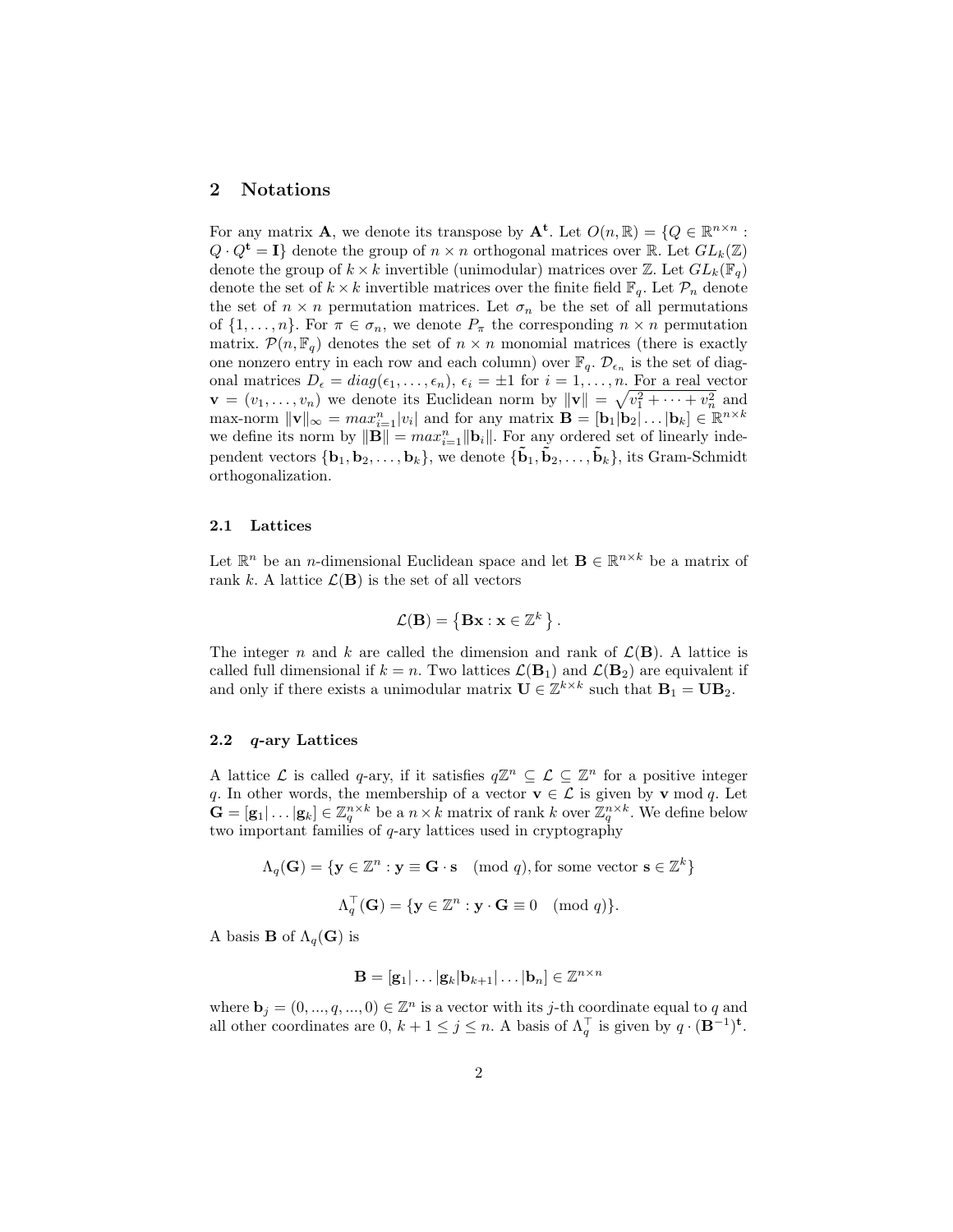#### 2.3 Discrete Gaussian distribution on Lattices

For any  $s > 0$ ,  $c \in \mathbb{R}^n$ , we define a Gaussian function on  $\mathbb{R}^n$  centered at c with parameter s.

$$
\forall \mathbf{x} \in \mathbb{R}^n, \ \rho_{s,c}(\mathbf{x}) = e^{\frac{-\pi ||\mathbf{x}-\mathbf{c}||}{s^2}}.
$$

Let  $\mathcal L$  be any n dimensional lattice and  $\rho_{s,c}(\mathcal L) = \sum_{\alpha}$ y∈L  $\rho_{s,\mathbf{c}}(y)$ . We define a

Discrete Gaussian distribution on  $\mathcal{L}$ 

$$
\forall \mathbf{x} \in \mathcal{L}, \ D_{s,c,\mathcal{L}}(\mathbf{x}) = \frac{\rho_{s,c}(\mathbf{x})}{\rho_{s,c}(\mathcal{L})}.
$$

**Theorem 1** Given a basis  $\mathbf{B} = [\mathbf{b}_1 | \dots | \mathbf{b}_k] \in \mathbb{R}^{n \times k}$  of an n-dimensional lattice  $\mathcal{L}, a \text{ parameter } s \geq \|\mathbf{\tilde{B}}\| \cdot \omega(\sqrt{\log n})$  and a center  $\mathbf{c} \in \mathbb{R}^n$ , the algorithm SampleD ([2], section 4.2 page 14) outputs a sample from a distribution that is statistically close to  $D_{s,c,\mathcal{L}}$ .

Theorem 2 There is a deterministic polynomial-time algorithm that, given an arbitrary basis  $\{b_1, \ldots, b_k\}$  of an n-dimensional lattice  $\mathcal L$  and a set of linearly independent lattice vectors  $S = [s_1|s_2 \dots |s_k] \in \mathcal{L}$  with ordering  $||s_1|| \le ||s_2|| \le$  $\cdots \leq ||\mathbf{s}_k||$ , outputs a basis  $\{\mathbf{r}_1 \dots \mathbf{r}_k\}$  of  $\mathcal L$  such that  $||\tilde{\mathbf{r}}_i|| \leq ||\tilde{\mathbf{s}}_i||$  for  $1 \leq i \leq k$ .

#### 2.4 Orthogonal Matrices and Givens Rotations

A Givens rotation is an orthogonal  $n \times n$  matrix of the form

$$
G_{(i,j,\theta)} = \begin{bmatrix} 1 & \cdots & 0 & \cdots & 0 & \cdots & 0 \\ \vdots & \ddots & \vdots & & \vdots & & \vdots \\ 0 & \cdots & c & \cdots & -s & \cdots & 0 \\ \vdots & & \vdots & \ddots & \vdots & & \vdots \\ 0 & \cdots & s & \cdots & c & \cdots & 0 \\ \vdots & & \vdots & & \vdots & \ddots & \vdots \\ 0 & \cdots & 0 & \cdots & 0 & \cdots & 1 \end{bmatrix}, i \neq j
$$

The non-zero elements of a Givens matrix  $G_{(i,j,\theta)}$  are given by

$$
g_{k,k} = 1 \text{ for } k \neq i, j \text{ and } g_{i,i} = g_{j,j} = c
$$

$$
g_{i,j} = s = -g_{j,i} \text{ for } i < j
$$

where  $c = \cos(\theta)$  and  $s = \sin(\theta)$ .

The product  $G_{(i,j,\theta)} \cdot \mathbf{v}$  represents a counter-clockwise rotation of the vector **v** in the  $(i, j)$  plane by angle  $\theta$ . Moreover, only the *i*-th and *j*-th entries of **v** are affected and the rest remains unchanged. Any orthogonal matrix  $Q \in \mathbb{R}^{n \times n}$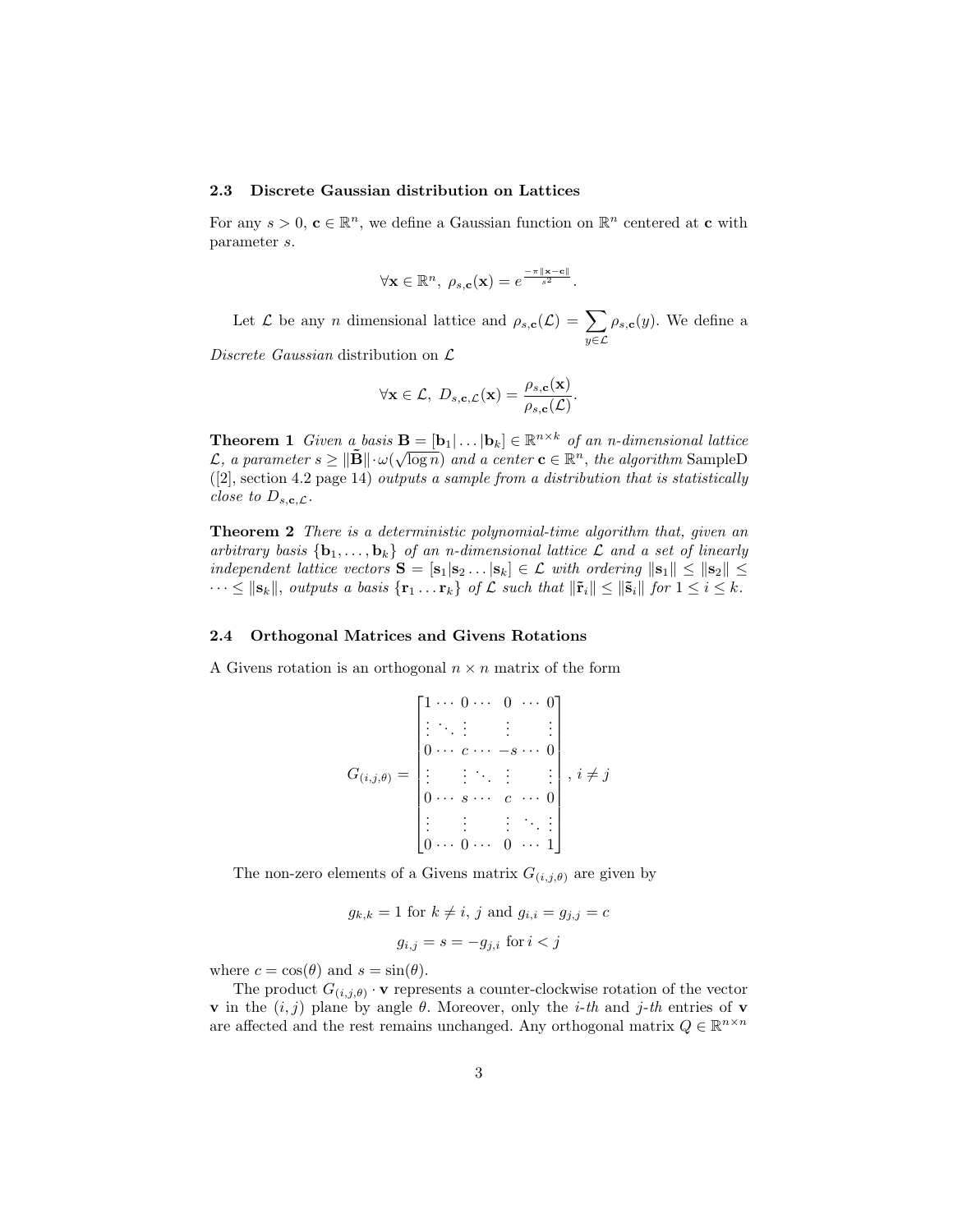can be written as a product of  $\frac{n(n-1)}{2}$  Givens matrices and a diagonal matrix  $D_{\epsilon} \in \mathcal{D}_{\epsilon_n}$ 

$$
Q = D_{\epsilon} (G_{(1,2,\theta_{1,2})} \cdots G_{(1,n,\theta_{1,n})}) \cdot (G_{(2,3,\theta_{2,3})} \cdots G_{(2,n,\theta_{2,n})}) \cdots (G_{(n-1,n,\theta_{n-1,n})}).
$$

The angles  $\theta_{i,j} \in [0, 2\pi], 1 \leq i < j \leq n$  are called angles of rotation.

#### 2.5 Properties of Givens Matrices

1. Additivity: For angles  $\theta, \phi \in [0, 2\pi]$  and any vector  $\mathbf{v} \in \mathbb{R}^n$ 

$$
G_{(i,j,\phi)} \cdot G_{(i,j,\theta)} \mathbf{v} = G_{(i,j,\phi+\theta)} \mathbf{v}.
$$

2. Commutativity: For angles  $\theta_{i,j}$ ,  $\theta_{j,i}$ ,  $\theta_{y,z} \in [0,2\pi]$  and  $\{i,j\} \cap \{y,z\} = \emptyset$  or  $\{i, j\} = \{y, z\}.$ 

$$
G_{(i,j,\theta_{i,j})}\cdot G_{(j,i,\theta_{j,i})}\mathbf{v}=G_{(j,i,\theta_{j,i})}\cdot G_{(i,j,\theta_{i,j})}\mathbf{v}
$$

$$
G_{(i,j,\theta_{i,j})}\cdot G_{(y,z,\theta_{y,z})}\mathbf{v}=G_{(y,z,\theta_{y,z})}\cdot G_{(i,j,\theta_{i,j})}\mathbf{v}.
$$

3. Linearity: For any Givens matrix  $G_{(i,j,\theta_{i,j})}$ , any vector  $\mathbf{v} \in \mathbb{R}^n$  and any permutation  $\pi \in \sigma_n$ 

$$
G_{\left(\pi(i),\pi(j),\theta_{\pi(i),\pi(j)}\right)}P_{\pi}\cdot\mathbf{v}=P_{\pi}G_{\left(i,j,\theta_{i,j}\right)}\cdot\mathbf{v}
$$

 $P_{\pi}$  is the corresponding permutation matrix of  $\pi$ .

#### 2.6 The Set  $\mathcal R$

Computationally it is not possible to work over arbitrary real numbers as they require infinite precision. However, there are reals that can be represented finitely and one can add and multiply them without losing any precision. For example and one can add and multiply them without losing any precision. For example we can represent numbers  $\sqrt{7}$  and  $\sqrt[4]{5}$  as  $\lt 2,7$   $>$  and  $\lt 4,5$   $>$ . In, general, a real number  $r$  that has the following form

$$
r = a_1 \sqrt[n+1]{x_{11} + \sqrt[n+1]{x_{21} + \cdots + \sqrt[n+1]{x_{k1}}}} + a_2 \sqrt[n+1]{x_{12} + \sqrt[n+1]{x_{22} + \cdots + \sqrt[n+1]{x_{k2}}}} + \cdots + a_l \sqrt[n+1]{x_{1l} + \sqrt[n+1]{x_{2l} + \cdots + \sqrt[n+1]{x_{kl}}}}.
$$

where  $a_j$ 's,  $n_{ij}$ 's  $\in \mathbb{Q}$ ,  $x_{i_j}$ 's  $\in \mathbb{Q}^+ \cup \{0\}$  and  $l, k_1 \cdots k_l \in \mathbb{N}$ ; can be represented as

$$
r = a_1 < n_{11}, x_{11} + < n_{21}, x_{21} + \cdots + < n_{k1}, x_{k1} > > \cdots > +
$$
\n
$$
a_2 < n_{12}, x_{12} + < n_{22}, x_{22} + \cdots + < n_{k2}, x_{k2} > > \cdots > +
$$
\n
$$
\cdots + a_l < n_{1l}, x_{1l} + < n_{2l}, x_{2l} + \cdots + < n_{kl}, x_{kl} > > \cdots > .
$$

We call such numbers *rational radicands* and denote the set of all rational radicands  $R$ .<sup>2</sup>

<sup>&</sup>lt;sup>2</sup> In this notation any rational number x can be represented as  $\pm < 1, x >$ .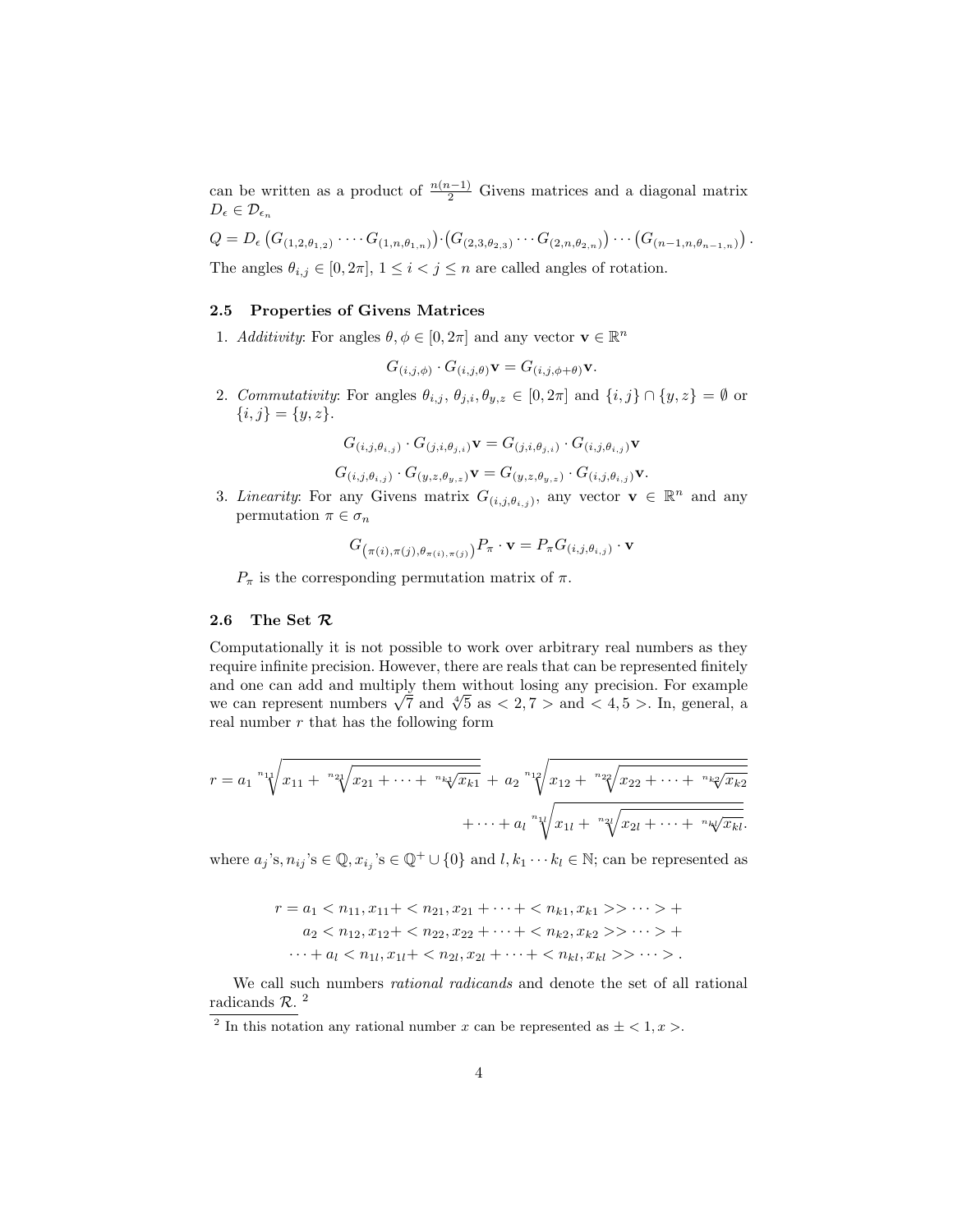# 2.7 The Set  $\overline{O(n,\mathcal{R})}$

Let  $O(n, \mathcal{R})$  denote a set of  $n \times n$  orthogonal matrices over  $\mathcal{R}$ . In this sub-section we will define a subset  $\overline{O(n,\mathcal{R})} \subset O(n,\mathcal{R})$  that has the following properties:

- Any orthogonal matrix  $Q \in \overline{O(n,\mathcal{R})}$  has finite representation.
- If  $Q \in \overline{O(n,\mathcal{R})}$ , then  $Q^{\mathbf{t}} \in \overline{O(n,\mathcal{R})}$ .
- $-\overline{O(n,\mathcal{R})}$  is a finite set.

Let  $P$  be any desired publicly known positive polynomial in the size of the input bases  $\mathbf{B}_1, \mathbf{B}_2 \in O(n, \mathcal{R})$  and  $\delta = \frac{\pi}{2^{\mathcal{P}}}$ . We denote the set of angles  $C =$  $\{0, \delta, 2\delta, \ldots, \theta, \ldots, 2\pi - \delta\}.$  We denote  $\overline{O(n, \mathcal{R})}$  to be the set of  $n \times n$  orthogonal matrices corresponding to  $C$  that can be written as a product of commuting Givens rotations. More, precisely

$$
\overline{O(n,\mathcal{R})} = \{G_{(1,2,\theta_1)} \cdot G_{(3,4,\theta_2)} \cdots G_{(x-1,x,\theta_{x/2})} : \theta_i \in C, 1 \leq i \leq x\}.
$$

where  $x = n$  if n is even, otherwise  $x = n - 1$ . Clearly  $\overline{O(n, \mathcal{R})}$  is a finite set, since C is a finite set. Furthermore for any integer  $P \geq 2$ ,

$$
\sin\left(\frac{\pi}{2^p}\right) = \frac{1}{2} \underbrace{<2, 2-<2, 2+\cdots+<2, 2>}\xrightarrow{p-1}
$$
\n
$$
\cos\left(\frac{\pi}{2^p}\right) = \frac{1}{2} \underbrace{<2, 2+<2, 2+\cdots+<2, 2>}\xrightarrow{p-1}.
$$

For any integer  $0 \le N \le 2^{\mathcal{P}+1} \sin(\frac{N\pi}{2^{\mathcal{P}}})$  and  $\cos(\frac{N\pi}{2^{\mathcal{P}}})$  can be computed in  $O(\mathcal{P})$  time (see appendix A). Let  $Q \in \overline{O(n,\mathcal{R})}$ ,

$$
Q = G_{(1,2,\theta_1)} \cdot G_{(3,4,\theta_2)} \cdots G_{(x-1,x,\theta_{x/2})} \text{ for some } \theta_1, ..., \theta_i, ..., \theta_{x/2} \in C.
$$

We will show that  $Q^{\mathbf{t}} \in \overline{O(n,\mathcal{R})}$ . Let

$$
Q' = G_{(1,2,2\pi-\theta_1)} \cdot G_{(3,4,2\pi-\theta_2)} \cdots G_{(x-1,x,2\pi-\theta_{x/2})}.
$$

Clearly if  $\theta_i \in C$ , then  $2\pi - \theta_i \in C$ . Therefore, it follows that  $Q' \in \overline{O(n, \mathcal{R})}$ .

$$
Q \cdot Q' = (G_{(1,2,\theta_1)} G_{(1,2,2\pi-\theta_1)}) \cdot (G_{(3,4,\theta_2)} G_{(3,4,2\pi-\theta_2)}) \cdots (G_{(x-1,x,\theta_{x/2})} G_{(x-1,x,2\pi-\theta_{x/2})})
$$
  
=  $G_{(1,2,\theta_1+2\pi-\theta_1)} \cdot G_{(3,4,\theta_2+2\pi-\theta_2)} \cdots G_{(x-1,x,\theta_{x/2}+2\pi-\theta_{x/2})}$   
=  $G_{(1,2,2\pi)} \cdot G_{(3,4,2\pi)} \cdots G_{(x-1,x,2\pi)}$   
but  $G_{(i,j,2\pi)} = \mathbf{I}$ , therefore  $G_{(1,2,2\pi)} \cdot G_{(3,4,2\pi)} \cdots G_{(x-1,x,2\pi)} = \mathbf{I}$ .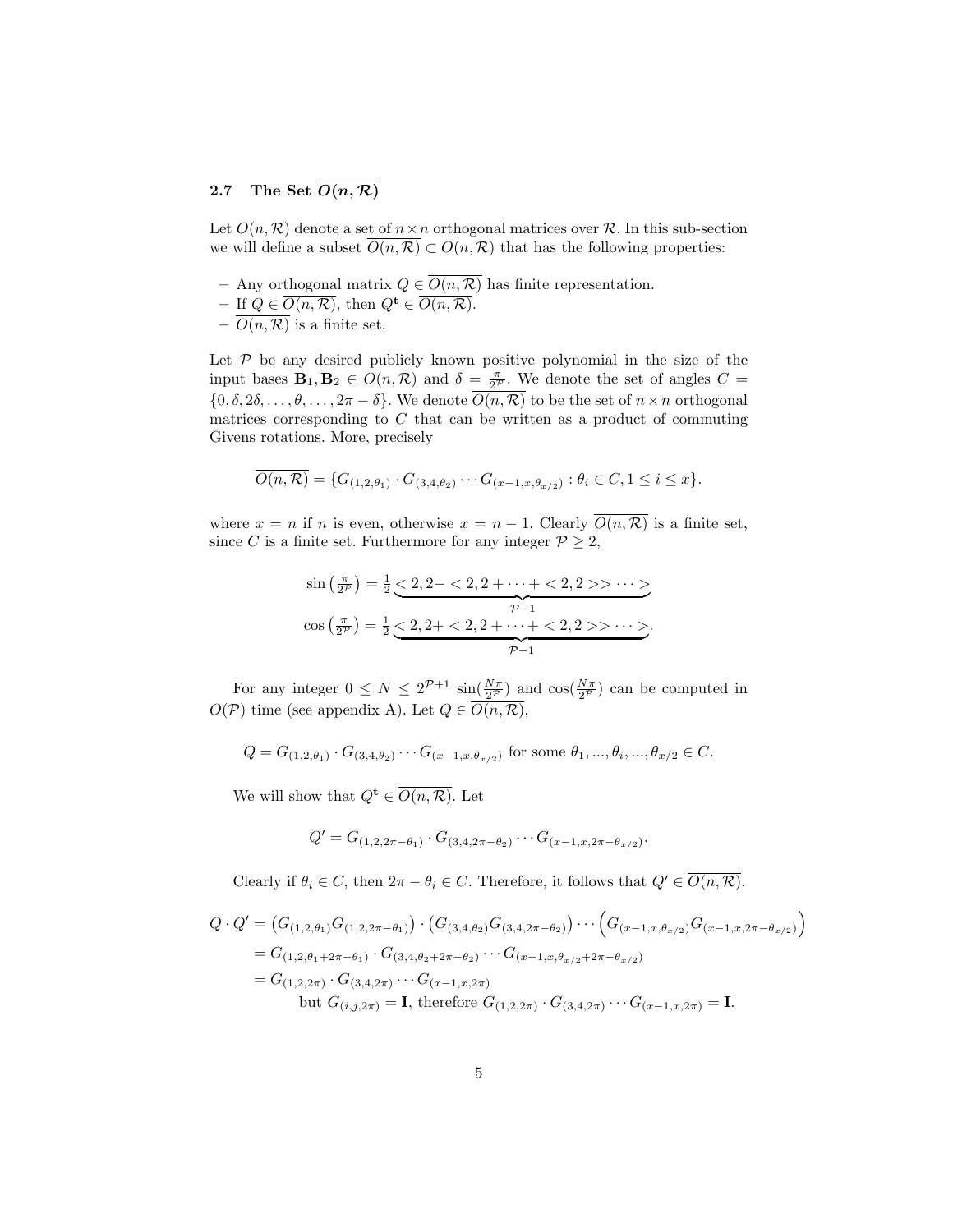### 3 Isometric Lattices

**Definition 1** Let  $\mathbf{B}_1, \mathbf{B}_2 \in \mathbb{R}^{n \times k}$  be two bases of rank k. We say that two lattices  $\mathcal{L}(\mathbf{B}_1) \cong \mathcal{L}(\mathbf{B}_2)$  are isometric if there exists a matrix  $U \in GL_k(\mathbb{Z})$  and a matrix  $Q \in O(n,\mathbb{R})$  such that  $\mathbf{B}_2 = Q\mathbf{B}_1U$ .

**Decision Problem ILP:** Given two matrices  $\mathbf{B}_1, \mathbf{B}_2 \in \mathbb{R}^{n \times k}$ , decide whether  $\mathcal{L}(\mathbf{B}_1) \cong \mathcal{L}(\mathbf{B}_2).$ 

#### 3.1 Variants of ILP

Let  $\mathbf{S}_{(\mathbf{B}_1,\mathbf{B}_2)} = \{ \mathbf{B} \in \mathbb{R}^{n \times k} : \mathcal{L}(\mathbf{B}) \cong \mathcal{L}(\mathbf{B}_1) \cong \mathcal{L}(\mathbf{B}_2) \}$  be the set of bases that are isometric to  $B_1$  and  $B_2$ . The ILP seems to be very similar to LCE [7, 5]. Therefore, it is natural to ask if one can obtain a **PZKIP** for **ILP** by mimicking the  $LCE$  proof system.<sup>3</sup> However, if we try to mimic the proof system for LCE we are faced with following problems. Recall that a proof system is zero-knowledge if there exists a probabilistic polynomial time simulator that can forge transcripts that are distributed identically (or statistically close to) real transcripts.

- In the LCE proof system the prover picks uniformly and independently invertible matrices from  $\mathbb{F}_q^{k \times k}$ . In comparison the corresponding set  $(\widehat{GL}_k(\mathbb{Z}))$ in ILP is countably infinite. Therefore there exists no uniform distribution on  $GL_k(\mathbb{Z})$ .
- Computationally it is not possible to work over reals as they required infinite precision and almost all elements in  $O(n, \mathbb{R})$ , have infinite representation. Whereas in LCE every element in the corresponding set  $\mathcal{P}(n, \mathbb{F}_q)$  can be represented with  $O(n^2 \log q)$  bits. Note that in theory the uniform distribution exists on  $O(n, \mathbb{R})$  [14–16], but computationally it is not possible to pick uniformly from  $O(n, \mathbb{R})$  as this would require infinite computational power.

A natural solution would be to define some finite subsets  $\overline{GL_k(\mathbb{Z})}, \overline{O(n,\mathbb{R})}$  of  $GL_k(\mathbb{Z})$ ,  $O(n,\mathbb{R})$  and pick uniformly from  $GL_k(\mathbb{Z})$  and  $O(n,\mathbb{R})$ . However, this solution may not preserve the zero-knowledge property of the proof system. To see this let  $\mathbf{B}_2 = \overline{Q} \mathbf{B}_1 \overline{U}$ , be two isometric bases that can be represented finitely, where  $\overline{Q} \in O(n,\mathbb{R})$  and  $\overline{U} \in GL_k(\mathbb{Z})$ .

$$
\begin{aligned}\n[\mathbf{B}_1] &= \left\{ \overline{Q}' \mathbf{B}_1 \overline{U}' : \overline{Q}' \in \overline{O(n, \mathbb{R})} \text{ and } \overline{U}' \in \overline{GL_k(\mathbb{Z})} \right\} \\
[\mathbf{B}_2] &= \left\{ \overline{Q}' \mathbf{B}_2 \overline{U}' : \overline{Q}' \in \overline{O(n, \mathbb{R})} \text{ and } \overline{U}' \in \overline{GL_k(\mathbb{Z})} \right\}.\n\end{aligned}
$$

1. The prover picks uniformly  $i \in \{1,2\}$ .

<sup>2.</sup> The prover picks uniformly  $\mathbf{B} \in [\mathbf{B}_i]$  and sends **B** to the receiver.

<sup>3.</sup> The verifier uniformly picks  $j \in \{1,2\}$  and sends j to the prover.

 $3$  The IP for LCE is PZKIP with an efficient prover see [5].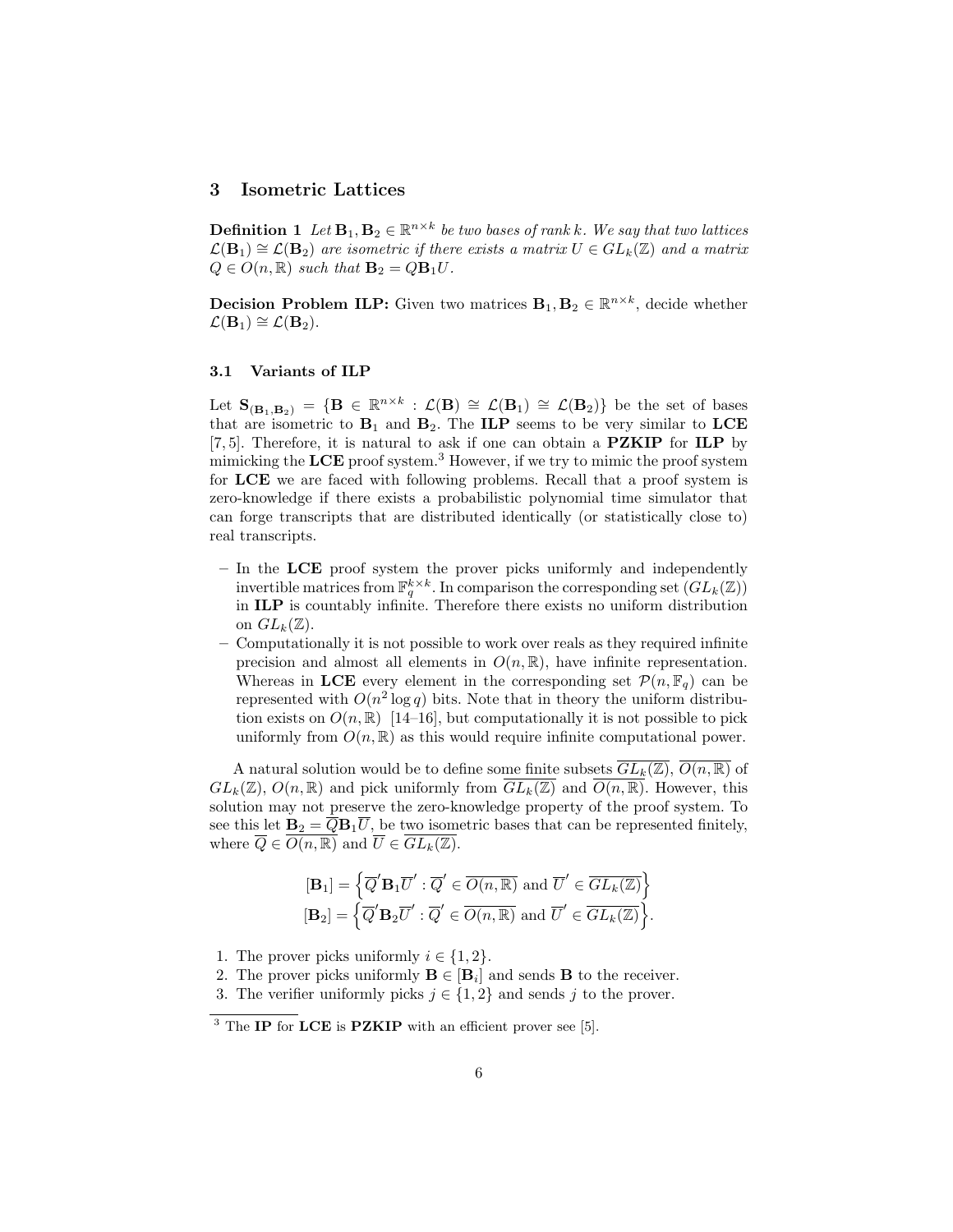Note that the zero-knowledge property requires that from B the verifier should not be able to learn *i* except with probability  $\frac{1}{2}$  (for perfect zero-knowledge) or  $\frac{1}{2} + negl$  (for statistical zero-knowledge). This implies that  $[\mathbf{B}_1] = [\mathbf{B}_2]$  (for perfect zero-knowledge) or  $|[B_1] \cup [B_2]| - |[B_1] \cap [B_2]| = negl$  (for statistical zero-knowledge). Note that any  $B \in [B_1]$  can only be in  $[B_2]$  if and only if  $\overline{Q}' \cdot \overline{Q}^{\mathbf{t}} \in \overline{O(n,\mathbb{R})}$  and  $\overline{U}^{-1} \cdot \overline{U}' \in \overline{GL_k(\mathbb{Z})}$ . Similarly, any  $\mathbf{B} \in [\mathbf{B}_2]$  can only be in  $[\mathbf{B}_1]$  if and only if  $\overline{Q}' \cdot \overline{Q} \in \overline{O(n,\mathbb{R})}$  and  $\overline{U} \cdot \overline{U}^{-1} \in \overline{GL_k(\mathbb{Z})}$ . Therefore sets  $\overline{O(n,\mathbb{R})}$  and  $GL_k(\mathbb{Z})$  must be a group under multiplication. But this seems unlikely to happen in general. To see this lets try to construct a finite subgroup  $O(n,\mathbb{Q}) \leq O(n,\mathbb{Q}).$ 

- Let  $Q \in O(n, \mathbb{Q})$ . We add  $Q$  in  $\overline{O(n, \mathbb{Q})}$ , therefore  $\overline{O(n, \mathbb{Q})}$  ←  $\overline{O(n, \mathbb{Q})} \cup \{Q\}$ .
- Since  $O(n, \mathbb{Q})$  has to be a multiplicative group, we must add  $Q \cdot Q$  and  $Q^{\mathbf{t}}$ to it. Hence  $O(n, \mathbb{Q}) \leftarrow O(n, \mathbb{Q}) \cup \{Q \cdot Q\} \cup \{Q^{\mathbf{t}}\}.$
- By the same argument  $Q \cdot Q \cdot Q$  and  $Q^{\mathbf{t}} \cdot Q^{\mathbf{t}}$  must also be added to  $\overline{O(n,\mathbb{Q})}$ . Hence, this process may never end and  $\overline{O(n,\mathbb{Q})}$  will become an infinite set. Similarly if we try to construct a finite subgroup  $GL_k(\mathbb{Z}) \leq GL_k(\mathbb{Z})$  we will face the same problem.

In order to deal with these issues we will present two variants of isometric lattice problems. We will show that one of the variant are at least hard as GI and LCE. We further show that both variants are unlikely to be NP-complete unless the polynomial hierarchy collapses [18, 19].

# 3.2 Isometric Lattices over Z

**Definition 2** Let  $\mathbf{B}_1, \mathbf{B}_2 \in \mathbb{Z}^{n \times k}$  be two bases of rank k. We say that two lattices  $\mathcal{L}(\mathbf{B}_1) \cong_{\mathbb{Z}} \mathcal{L}(\mathbf{B}_2)$  are isometric over integers if there exists a matrix  $U \in GL_k(\mathbb{Z})$ and a matrix  $Q \in O(n,\mathbb{Z})$  such that  $\mathbf{B}_2 = Q\mathbf{B}_1 U$ .

**Decision Problem ILP**<sub> $\mathbb{Z}$ </sub>: Given two matrices  $\mathbf{B}_1, \mathbf{B}_2 \in \mathbb{Z}^{n \times k}$ , decide whether  $\mathcal{L}(\mathbf{B}_1) \cong_{\mathbb{Z}} \mathcal{L}(\mathbf{B}_2).$ 

### 3.3 Isometric Lattices over  $\mathcal{R} \subset \mathbb{R}$

**Definition 3** Let  $B_1, B_2 \in \mathbb{R}^{n \times k}$  be two bases of rank k. We say that two lattices  $\mathcal{L}(\mathbf{B}_1) \cong_{\mathcal{R}} \mathcal{L}(\mathbf{B}_2)$  are isometric over  $\mathcal{R}$  if there exists a matrix  $U \in$  $GL_k(\mathbb{Z})$  and a matrix  $Q \in O(n, \mathcal{R})$  such that  $\mathbf{B}_2 = Q \mathbf{B}_1 U$ .

**Decision Problem ILP**<sub>R</sub>: Given two matrices  $B_1, B_2 \in \mathbb{R}^{n \times k}$ , decide whether  $\mathcal{L}(\mathbf{B}_1) \cong_{\mathcal{R}} \mathcal{L}(\mathbf{B}_2).$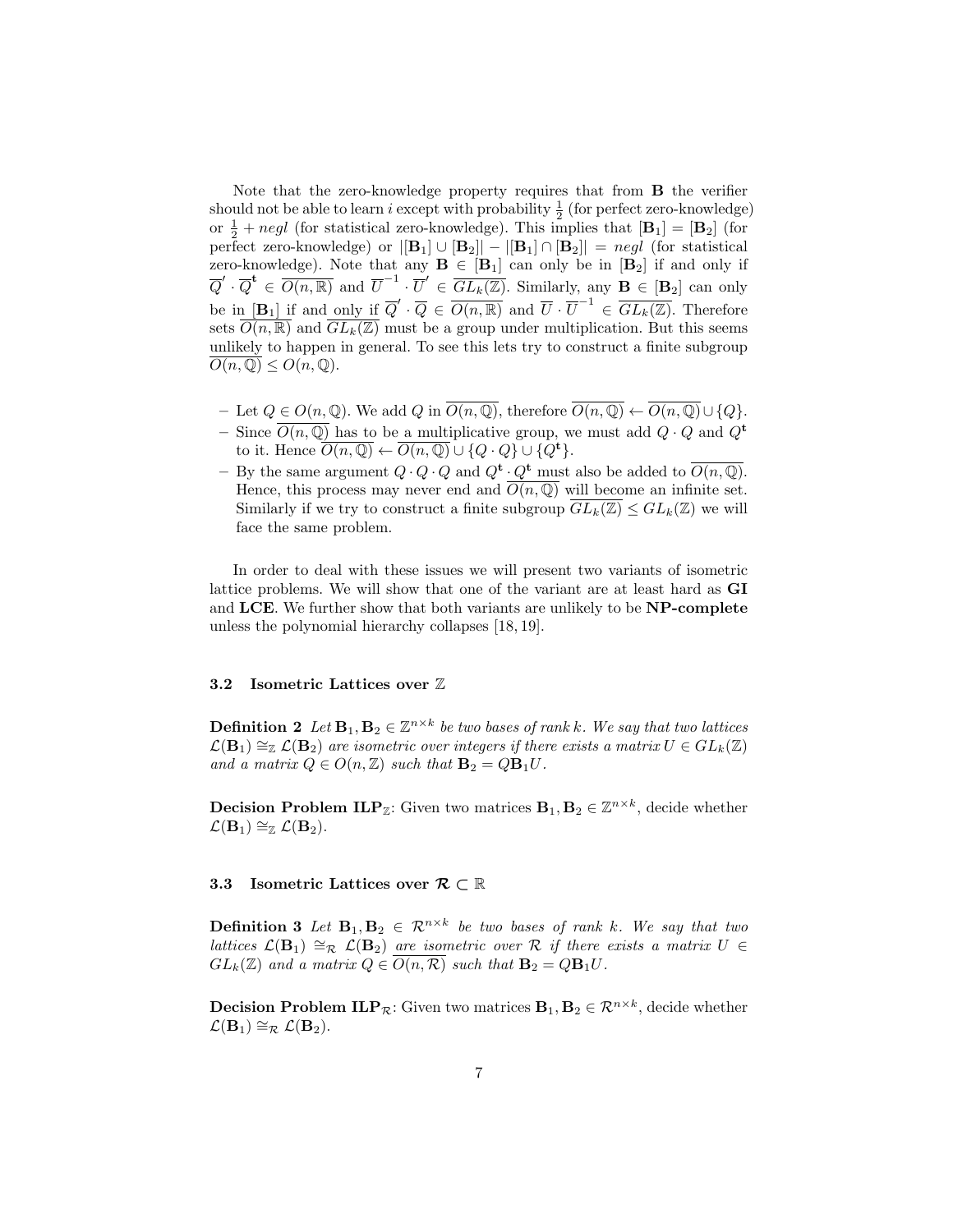### 4 Interactive Proof System for  $ILP_{\mathbb{Z}}$

The set of  $n \times n$  orthogonal matrices over integers  $O(n, \mathbb{Z})$  is finite and of cardinality  $2^n \cdot n!$ . In fact the set  $O(n,\mathbb{Z})$  is exactly equal to the set of  $n \times n$  signed permutation matrices. Therefore, any element  $Q \in O(n,\mathbb{Z})$  can be written as a product  $Q = D \cdot P$  for some  $D \in \mathcal{D}_{\epsilon_n}$  and  $P \in \mathcal{P}_n$ . Furthermore, for any matrix  $\mathbf{B} \in \mathbb{Z}^{k \times n}$  the Hermite normal form  $HNF(\mathbf{B})$  only depends on the lattice  $\mathcal{L}(\mathbf{B})$  generated by **B** and not on a particular lattice basis. Moreover, one can compute  $HNF(B')$  from any basis B' of  $\mathcal L$  in polynomial time [17]. Since  $HNF(B) = HNF(B')$ , the Hermite normal form does not give any information about the input basis. This will completely bypass the need for picking random elements from the set  $GL_k(\mathbb{Z})$ .

#### An Interactive Proof for  $\mathbf{ILP}_{\mathbb{Z}}$

- Input  $\mathbf{B}_1, \mathbf{B}_2 \in \mathbb{Z}^{n \times k}$ .
- 1. Repeat for  $l := poly(||\mathbf{B}_1|| + ||\mathbf{B}_2||)$  rounds.
	- (a) Prover picks uniformly an orthogonal matrix  $Q' \in O(n, \mathbb{Z})$ .
	- (b) Prover computes  $\mathbf{H} \leftarrow \text{HNF}(Q'\mathbf{B}_1)$  and sends it to the verifier.
	- (c) Verifier randomly picks  $c \in \{1, 2\}$  and sends it to the prover.
	- (d) Prover sends the verifier an orthogonal matrix  $P \in O(n, \mathbb{Z})$ .
		- i. if  $c = 1$  then  $P = Q'$ .
		- ii. if  $c = 2$  then  $P = Q'Q^{\mathbf{t}}$ .
	- 2. Verifier will accept the proof if for all l rounds  $\mathbf{H} = \mathbf{HNF}(P\mathbf{B}_c)$ .

**Theorem 3** The proof system for  $\mathbf{ILP}_{\mathbb{Z}}$  is a malicious verifier perfect-zero knowledge interactive proof with an efficient prover.

#### Proof:

**Completeness:** Clearly, if  $\mathcal{L}(\mathbf{B}_1)$  and  $\mathcal{L}(\mathbf{B}_2)$  are isometric lattices over the integers, then the prover will never fail convincing the verifier.

**Soundness:** If  $\mathcal{L}(\mathbf{B}_1)$  and  $\mathcal{L}(\mathbf{B}_2)$  are not isometric over integers, then the only way for the prover to cheat is to guess c correctly in each round. Since,  $c$  is chosen uniformly and independently from  $\{1, 2\}$ , the probability of prover guessing c in all round is 2<sup>−</sup><sup>l</sup> . Note that verifier's computations are done in polynomial time. **Efficient Prover:** The steps 1a and 1d can be done efficiently. The Hermite normal forms can be computed in polynomial time using the algorithm presented in [17]. Therefore the expected running time of the prover is polynomial.

**Zero-Knowledge**: Let  $V^*$  be any probabilistic polynomial time (possiblly malicious) verifier. Let  $\mathcal{T}(V^*)$  denote the set of all possible transcripts that could be produced as a result of the prover  $P$  and  $V^*$  carrying out the interactive proof with a yes instance  $(\mathbf{B}_1, \mathbf{B}_2)$  of  $\mathbf{ILP}_{\mathbb{Z}}$ . Let S denote the simulator, which will produce the possible set of forged transcripts  $\mathcal{T}(S)$ . We denote  $\mathbf{Pr}_{V^*}(\mathcal{T})$ the probability distribution on  $\mathcal{T}(V^*)$  and we denote  $\mathbf{Pr}_S(\mathcal{T})$  the probability distribution on  $\mathcal{T}(S)$ .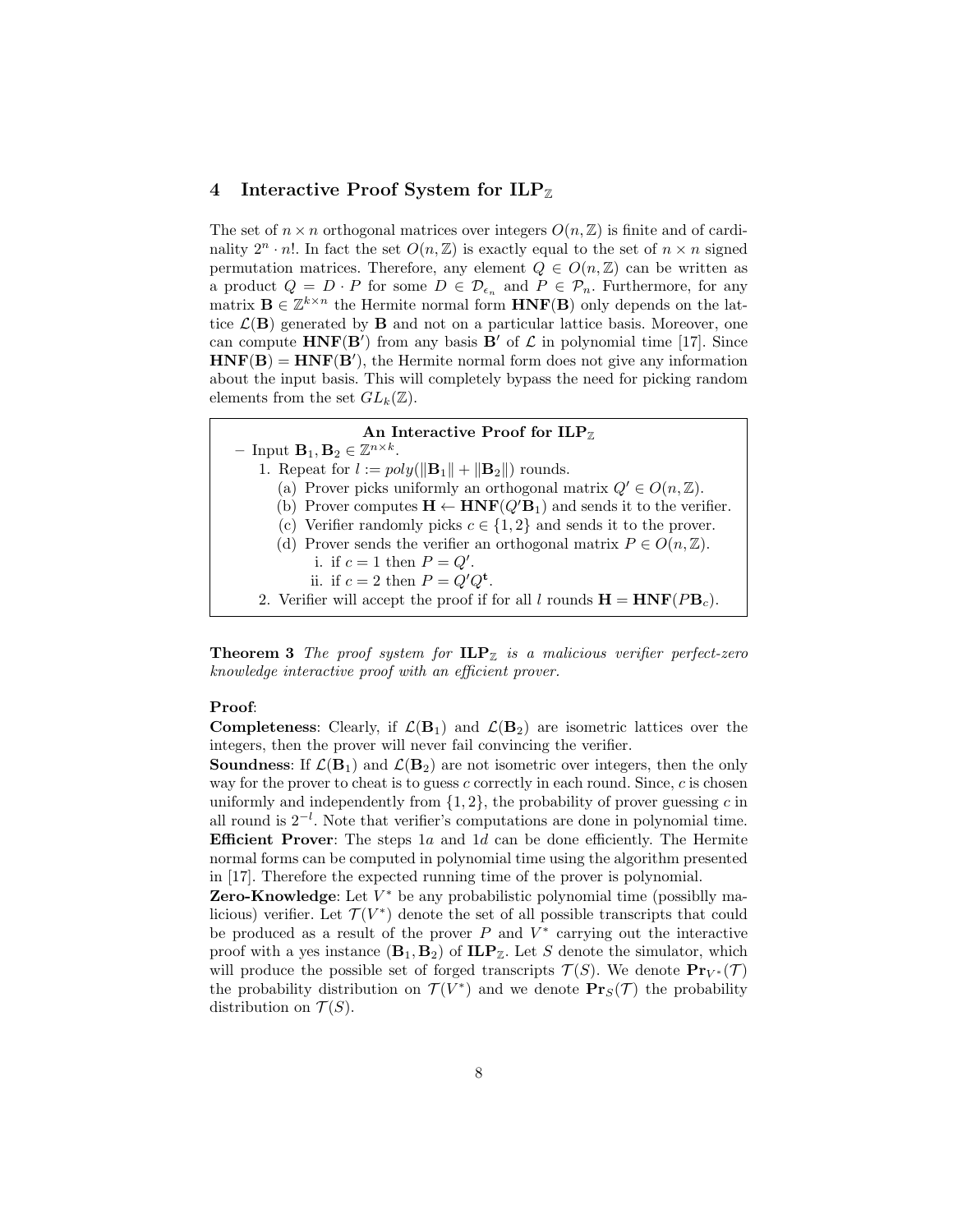We will show that:

- 1. The expected running time of  $S$  is polynomial.
- 2.  $\mathbf{Pr}_{V^*}(\mathcal{T}) = \mathbf{Pr}_S(\mathcal{T})$  i.e. the two distributions are identical.

| Input: $\mathbf{B}_1, \mathbf{B}_2 \in \mathbb{Z}^{n \times k}$ such that $\mathcal{L}(\mathbf{B}_1) \cong_{\mathbb{Z}} \mathcal{L}(\mathbf{B}_2)$ . |
|------------------------------------------------------------------------------------------------------------------------------------------------------|
| 1. $T = (\mathbf{B}_1, \mathbf{B}_2).$                                                                                                               |
| 2. for $j = 1$ to $l = poly(  {\bf B}_1   +   {\bf B}_2  )$ do                                                                                       |
| (a) old state $\leftarrow$ state( $V^*$ )                                                                                                            |
| (b) repeat                                                                                                                                           |
| i. Pick uniformly $i \in \{1,2\}$ .                                                                                                                  |
| ii. Pick uniformly $Q'_i$ from $O(n,\mathbb{Z})$ .                                                                                                   |
| iii. Compute $\mathbf{H}'_i \leftarrow \dot{\mathbf{H}} \mathbf{N} \mathbf{F}(Q'_i \mathbf{B}_i)$ .                                                  |
| iv. Call $V^*$ with input $\mathbf{H}'_i$ and obtain $c'$ .                                                                                          |
| v. if $i = c'$ then                                                                                                                                  |
| - Concatenate $(\mathbf{H}'_i, i, Q'_i)$ to the end of T.                                                                                            |
| else                                                                                                                                                 |
| $-$ Set state( $V^*$ ) $\leftarrow$ old state.                                                                                                       |
| vi. until $i = c'$                                                                                                                                   |
| <b>Simulator</b> S for $\mathbf{ILP}_{\mathbb{Z}}$ .                                                                                                 |

Since  $V^*$  runs in polynomial time and that the probability  $i = c'$  is  $1/2$ , on average S will generate two triples  $(\mathbf{H}'_j, i, Q'_j)$  for every triple it concatenates to the transcript  $T$  and hence, the average running time of  $S$  is polynomial.

Using induction we will show that  $\mathbf{Pr}_{V^*}(\mathcal{T}) = \mathbf{Pr}_S(\mathcal{T})$ . Let  $\mathbf{Pr}_{V^*}(\mathcal{T}_i)$  and  $\mathbf{Pr}_S(\mathcal{T}_i)$  denote the probability distributions on the partial set of transcripts that could occur at the end of the  $j$ -th round.

**Base case:** If  $j = 0$ , then in both case  $T = (\mathbf{H}_1, \mathbf{H}_2)$ , hence both probabilities are identical.

**Inductive Step:** Suppose both distributions  $\mathbf{Pr}_{V^*}(\mathcal{T}_{j-1})$  and  $\mathbf{Pr}_{S}(\mathcal{T}_{j-1})$  are identical for some  $j \geq 1$ .

Now let's go back and see what happens at the  $j$ -th round of our interactive proof for  $\mathbf{ILP}_{\mathbb{Z}}$ . The probability that at this round  $V^*$  picks  $c = 1$  is some number  $0 \le p \le 1$  and the probability that  $c = 2$  is  $1 - p$ . Moreover, the prover picks an orthogonal matrix  $Q'$  with probability  $\frac{1}{2^n n!}$ . This probability is independent of how the verifier picks  $c \in \{1, 2\}$ . Therefore the probability that at the *j*-th round

 $(\mathbf{H}'_j, i, Q'_j)$  is on the transcript of the **IP** if  $c = 1$  is  $\frac{p}{2^n n!}$  and if  $c = 2$  is  $\frac{1-p}{2^n n!}$ <br>The simulator S in any round will pick an orthogonal matrix  $Q'_j$  with probability  $\frac{1}{2^n n!}$ . The probability that  $i = 1$  and  $c' = 1$  is  $\frac{p}{2}$ 

and the probability  $i = 2$  and  $c' = 2$  is  $\frac{1-p}{2}$ .

In both cases the corresponding triple  $(\mathbf{H}'_j, i, Q'_j)$  will be written to the transcript. Note with probability 1/2 nothing is added to the transcript. The probability that  $(\mathbf{H}'_j, 1, Q'_j)$  is written on the transcript in j-th round during the m-th iteration of the **repeat** loop is  $\frac{p}{2^m \times (2^n n!)}$ . Therefore the total probability that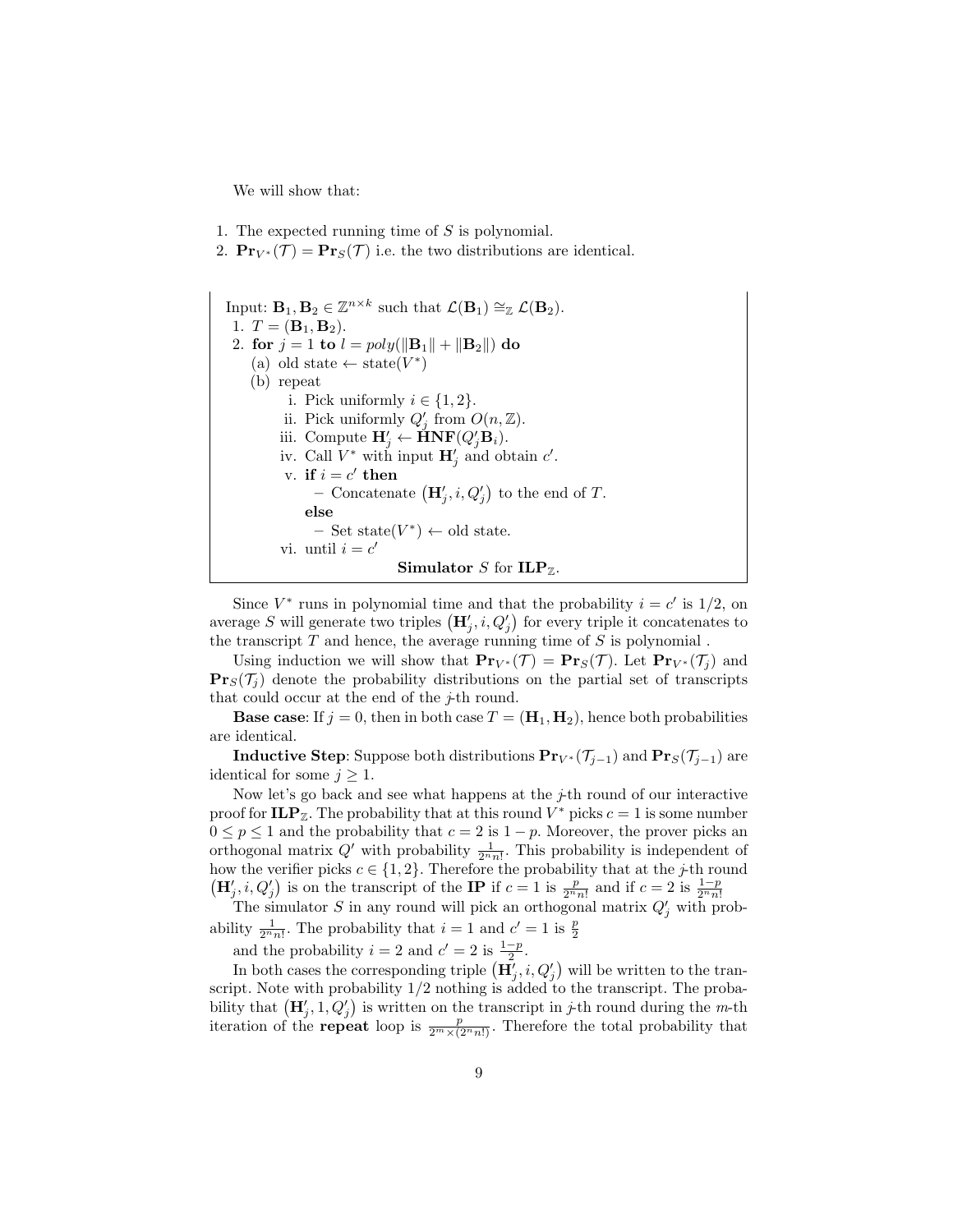$(\mathbf{H}'_j, 1, Q'_j)$  is written on the transcript in the *j*-th round is

$$
\frac{p}{2 \times (2^n n!)} + \frac{p}{2^2 \times (2^n n!)} + \dots + \frac{p}{2^m \times (2^n n!)} + \dots
$$
  
= 
$$
\frac{p}{2 \times (2^n n!)} \left( 1 + \frac{1}{2} + \frac{1}{4} + \dots + \frac{1}{2^{m-1}} + \dots \right) = \frac{p}{2^n n!}.
$$

Similarly the total probability that  $(\mathbf{H}'_j, 2, Q'_j)$  is written on the transcript in the *j*-th round is  $\frac{1-p}{2^n n!}$ . Hence, by induction, the two probability distributions are identical  $\mathbf{Pr}_{V^*}(\mathcal{T}) = \mathbf{Pr}_S(\mathcal{T}).$ 

### 5 Sampling a Lattice Basis in Zero-Knowledge and  $ILP_R$

Suppose  $\mathbf{B} \in \mathbb{R}^{n \times k}$  is a basis of some lattice  $\mathcal{L}(\mathbf{B})$ . Recall that  $\mathbf{B}'$  is a basis of  $\mathcal{L}(\mathbf{B})$  if and only if  $\mathbf{B}' \in \{ \mathbf{B}U : U \in GL_k(\mathbb{Z}) \}$  and that the algorithm SampleD [2] takes an input basis  $\mathbf{B} = [\mathbf{b}_1 | \mathbf{b}_2 | \dots | \mathbf{b}_k] \in \mathbb{R}^{n \times k}$ , an appropriate parameters  $s \in$ R and **c** ∈  $\mathbb{R}^n$  and outputs a lattices point **v** ∈  $\mathcal{L}(\mathbf{B})$  that is distributed according to the discrete Gaussian distribution  $D_{s,c,\mathcal{L}}$  [2]. SampleD is zero-knowledge in a sense that the output point v leaks almost no information about the input basis **B** except the bound s with overwhelming probability  $[2]$ . Furthermore, for an n dimensional L if we pick  $\mathbf{V} = {\mathbf{v}_1, \mathbf{v}_2, \dots, \mathbf{v}_{n^2}}$  lattice points independently according to  $D_{s,\mathcal{L}}$ , then **V** contain a subset of k linearly independent vectors, except with  $negl(n)$  probability ([12], Corollary 3.16).

Let  $\mathbf{B} = {\mathbf{b}_1, \cdots, \mathbf{b}_k}$  be a basis of a lattice  $\mathcal{L}$  and suppose  $\mathbf{S} = {\mathbf{s}_1, \cdots, \mathbf{s}_k}$ is a set of linearly independent vectors that belong to  $\mathcal{L}$ . There exists a deterministic polynomial time algorithm that will output a basis  $\mathbf{T} = {\mathbf{t}_1, \cdots, \mathbf{t}_k}$  of  $\mathcal L$  such that  $||{\bf t}_i||_2 \le ||{\bf s}_i||_2$  for  $1 \le i \le k$  ([1], page 129).

Using the above two algorithms we will present a probabilistic polynomial time algorithm SampleL that will take an input basis  $\mathbf{B} = {\mathbf{b}_1, \dots, \mathbf{b}_k}$  of some lattice  $\mathcal{L}, \mathbf{c} \in \mathbb{R}^n$ , a parameter  $s \ge \omega(\sqrt{\log n}) \cdot ||\widetilde{\mathbf{B}}||$  and outputs a basis **T**, such that  **leaks no information about the basis**  $**B**$ **, except s (the bound on the norm** of B) with overwhelming probability.

# Protocol 1 Sample $\mathcal L$

Input  $\left(\mathbf{B} \in \mathbb{R}_{\mathcal{R}}^{n \times k}, k, n, s\right)$ 

- 1. Sample  $V = \{v_1, v_2, \ldots, v_{n^2}\}$  points independently using the algorithm  $SampleD(\mathbf{B}, 0, s)$ .
- 2. Pick  $S = \{s_1, s_2, \ldots, s_k\} \subset V$ , such that S is a set of linearly independent vectors.
- 3. Using the deterministic algorithm output the basis **T**, such that  $\mathcal{L}(\mathbf{T}) = \mathcal{L}(\mathbf{B})$ .

It is easy to see that if  $\mathbf{B} \in \mathbb{R}_{\mathcal{R}}^{n \times k}$  then so  $\mathbf{T} \in \mathbb{R}_{\mathcal{R}}^{n \times k}$ . Since **T** and **B** are bases of the same lattice, there exists a  $U \in GL_k(\mathbb{Z})$  such that

 $\mathbf{T} = \mathbf{B}U.$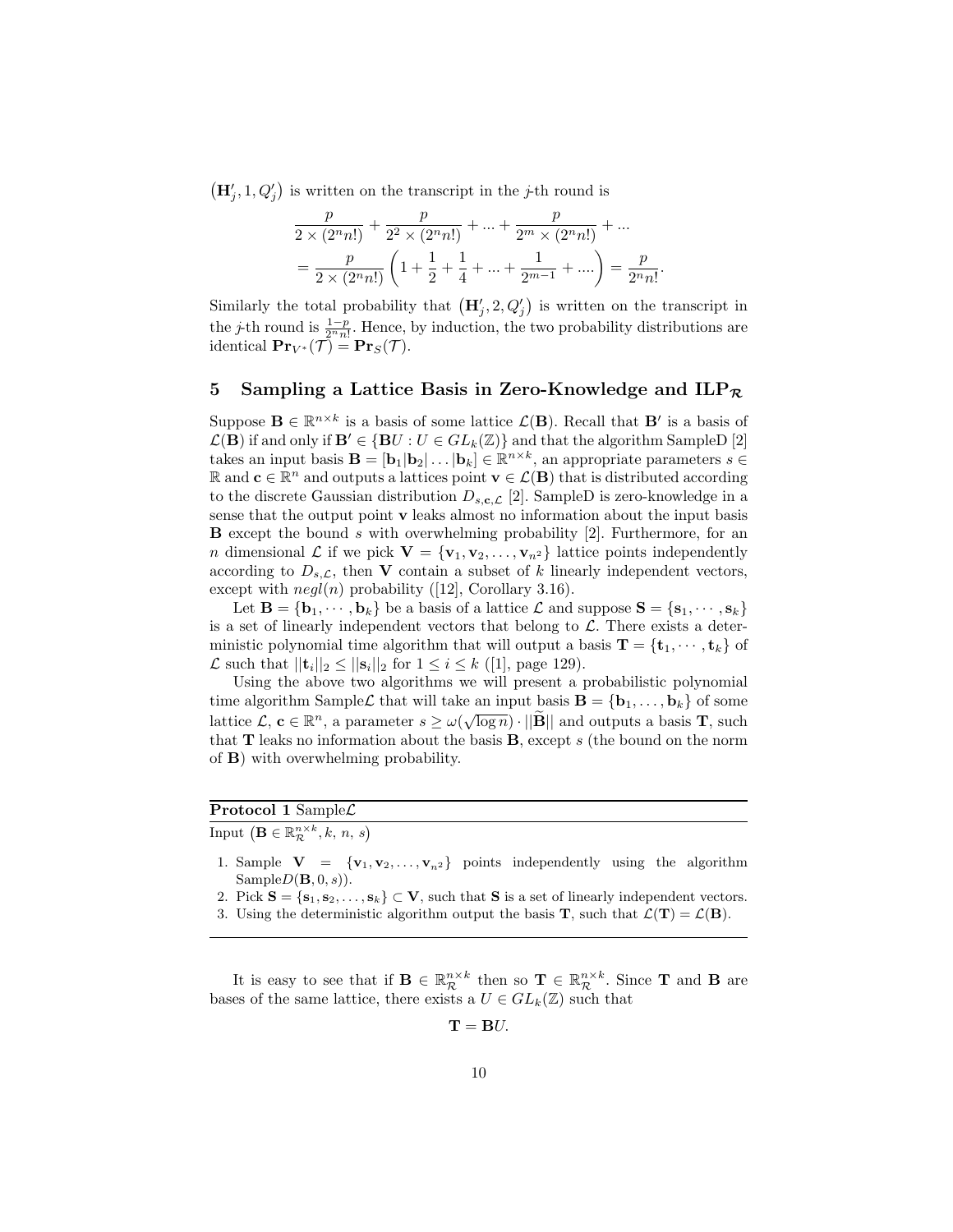#### 6 An Interactive Proof for  $ILP_R$

- Input  $\mathbf{B}_1, \mathbf{B}_2 \in \mathcal{R}^{n \times k}$  such that  $\mathcal{L}(\mathbf{B}_1) \cong_{\mathcal{R}} \mathcal{L}(\mathbf{B}_2)$ .
	- 1. Prover set  $s = \log n \cdot max\{||\mathbf{B}_1||, ||\mathbf{B}_2||\}.$
	- 2. for  $i = 1$  to  $l = poly(||{\bf B}_1|| + ||{\bf B}_2||)$  rounds do.
		- (a) Prover picks uniformly an orthogonal matrix  $Q'_j \leftarrow \overline{O(n, \mathcal{R})}$ .
		- (b) Prover picks  $\mathbf{B}'_j \leftarrow \text{SampleL}(Q'_j \mathbf{B}_1, k, n, s)$ .
		- (c) Prover sends the basis  $\mathbf{B}'_j$  to the verifier.
		- (d) Verifier randomly picks  $c_j \in \{1,2\}$  and sends it to the prover.
		- (e) Prover sends the verifier an orthogonal matrix  $P_j \in O(n, \mathcal{R})$ . i. if  $c_j = 1$ , then  $P_j = Q'_j$ .
			- ii. if  $c_j = 2$  then  $P_j = Q'_j Q^{\mathbf{t}}$ , where  $Q \in \overline{O(n, \mathcal{R})}$  is such that  $\mathcal{L}(\mathbf{B}_2) = \mathcal{L}(Q\mathbf{B}_1).$
	- 3. Verifier will accept the proof if for all l rounds  $\mathcal{L}(\mathbf{B}) = \mathcal{L}(P_j \mathbf{B}_{c_j}).$

**Theorem 4** The proof system for  $\mathbf{ILP}_{\mathcal{R}}$  is a statistical zero-knowledge interactive proof with an efficient prover.

#### Proof:

**Completeness:** If  $\mathcal{L}(\mathbf{B}_1)$  and  $\mathcal{L}(\mathbf{B}_2)$  are isometric lattices, then  $\mathbf{B}_2 = Q\mathbf{B}_1U$ for some  $Q \in O(n, \mathcal{R})$  and  $U \in GL_k(\mathbb{Z})$ . Clearly,

$$
\mathcal{L}(Q'_j \mathbf{B}_1) = \mathcal{L}(\mathbf{B}) = \mathcal{L}(Q'_j Q^{\mathbf{t}} \mathbf{B}_2)
$$

since  $\mathbf{B}'_j = Q'_j \mathbf{B}_1 U'_j$  and  $\mathbf{B}'_j = Q'_j Q^t \mathbf{B}_2 U U'_j$  for some  $U'_j \in GL_k(\mathbb{Z})$ . Therefore, the prover will always be able to convince the verifier.

**Soundness:** If  $\mathcal{L}(\mathbf{B}_1)$  and  $\mathcal{L}(\mathbf{B}_2)$  are not isometric over  $\mathcal{R}$ , then the only way for the prover to deceive the verifier is for him to guess correctly  $c_i$  in each round. Since  $c_i$  is chosen uniformly from  $\{1, 2\}$ , the probability of the prover guessing  $c_j$  in all rounds is  $2^{-l}$ . Hence, the protocol is sound.

**Efficient Prover:** Clearly the prover can perform steps 1, 2a, 2c and 2e in expected polynomial-time. In step 2b the prover picks a lattice basis using Sample  $\mathcal{L}$ , which runs in expected polynomial time. Hence the total expected running time of the prover is polynomial.

**Zero-Knowledge**: Let  $V^*$  be any probabilistic polynomial time (possibly malicious) verifier. Let  $\mathcal{T}(V^*)$  denote the set of all possible transcripts that could be produced as a result of  $P$  and  $V^*$  carrying out the interactive proof on a **yes** instance  $(\mathbf{B}_1, \mathbf{B}_2)$  of  $\mathbf{ILP}_{\mathcal{R}}$ . Let  $S_{\mathcal{R}}$  denote the simulator, which will produce the possible set of forged transcripts  $\mathcal{T}(S_{\mathcal{R}})$ . We denote  $\mathbf{Pr}_{V^*}(\mathcal{T})$  the probability distribution on  $\mathcal{T}(V^*)$  and we denote  $\mathbf{Pr}_{S_{\mathcal{R}}}(\mathcal{T})$  the probability distribution on  $\mathcal{T}(S_{\mathcal{R}})$ . We will prove that:

- 1.  $S_{\mathcal{R}}$  is polynomial.
- 2.  $\mathbf{Pr}_{V^*}(\mathcal{T}) \sim \mathbf{Pr}_{S_{\mathcal{R}}}(\mathcal{T})$  i.e the two distributions are statistically close.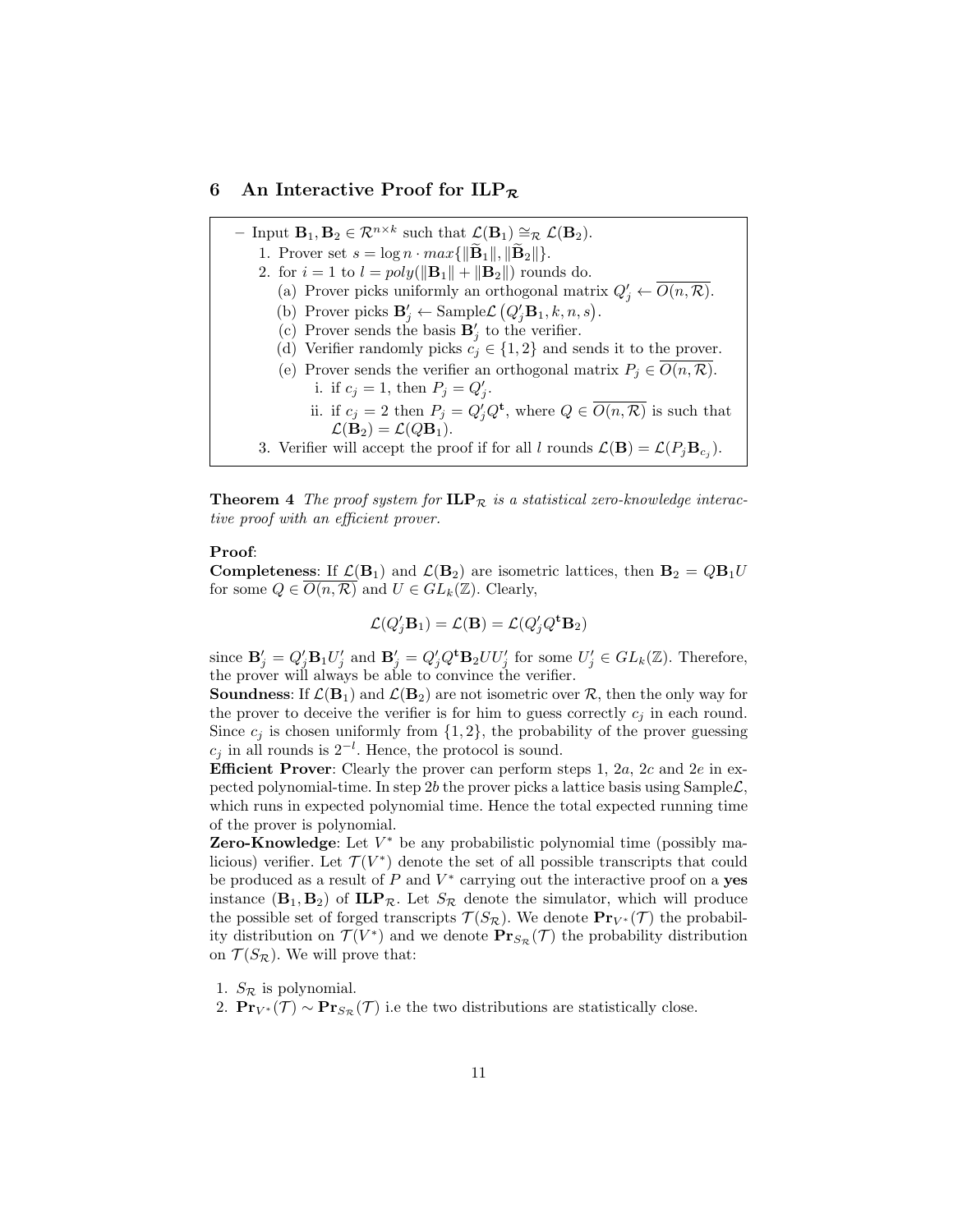Input:  $\mathbf{B}_1, \mathbf{B}_2 \in \mathcal{R}^{n \times k}$  such that  $\mathcal{L}(\mathbf{B}_1) \cong_{\mathcal{R}} \mathcal{L}(\mathbf{B}_2)$ . 1. Set  $s = \log n \cdot max{\{\Vert \mathbf{B}_1 \Vert, \Vert \mathbf{B}_2 \Vert\}}$ . 2.  $T = (\mathbf{B}_1, \mathbf{B}_2).$ 3. for  $j = 1$  to  $l = poly(||\mathbf{B}_1|| + ||\mathbf{B}_2||)$  do (a) old state  $\leftarrow$  state( $V^*$ ) (b) repeat i. Pick uniformly  $i_j \in \{1,2\}$ . ii. Pick uniformly  $Q'_j$  from  $\in \overline{O(n,\mathcal{R})}$ . iii. Compute  $\mathbf{H}'_j \leftarrow \text{SampleL}(Q'_j \mathbf{B}_{i_j}, k, n, s)$ . iv. Call  $V^*$  with  $\mathbf{H}'_j$  and obtain i'. v. if  $i_j = i'$  then - Concatenate  $(\mathbf{H}'_j, i_j, Q'_j)$  to the end of T. else  $-$  Set state( $V^*$ )  $\leftarrow$  old state. vi. until  $i_j = i'$ . **Simulator**  $S_{\mathcal{R}}$  for  $\mathbf{ILP}_{\mathcal{R}}$ .

Running time of the simulator: What is the probability that  $i_j = i$ ? In other words, on average how many triples  $(\mathbf{H}'_j, i_j, Q'_j)$  will the simulator  $S_{\mathcal{R}}$  generate for every triple it concatenates to T? We note that  $Q'Q^t$  and  $Q'$  are uniformly distributed over  $O(n, \mathcal{R})$ , and  $\mathcal{L}(Q'\mathbf{B}_1) = \mathcal{L}(Q'Q^{\mathbf{t}}\mathbf{B}_2)$  therefore the probability that the lattice  $\mathcal{L}(\mathbf{H}'_j)$  is obtained by rotating the lattice  $\mathcal{L}(\mathbf{B}_1)$  is equal to the probability that it is obtain by rotating  $\mathcal{L}(\mathbf{B}_2)$ . Furthermore the algorithm Sample $\mathcal L$  ensures that as far as the parameters are chosen appropriately,  $\mathbf H'_j$  will leak almost no information (apart from the bound s) about the input basis except with negligible probability. Hence, on the average the simulator will generate roughly 2 triples for every triple it adds to T. Therefore the expected running time of  $S_{\mathcal{R}}$  is roughly twice the running time of  $V^*$ . By definition  $V^*$  runs in probabilistic polynomial time. Hence the running time of  $S_{\mathcal{R}}$  is also expected polynomial time.

We will prove that the two probability distributions  $\Pr_{V^*}(\mathcal{T})$  and  $\Pr_{S_{\mathcal{P}}}(\mathcal{T})$ are statistically close as follows. We first prove that the two distributions are statistically close for one round  $(l = 1)$ . Then we will invoke the sequential composition lemma 4.3.11 on page 216 of [9], which implies that an interactive proof which is zero-knowledge for one round remains zero-knowledge for polynomially many rounds.

**Case**  $l = 1$ : Let  $(\mathbf{B}'_1, c_1, P'_1)$  denote a transcript produced as a result of an interactive proof and  $(\mathbf{H}'_1, i_1, Q'_1)$  denote a transcript produced by the simulator. In the interactive proof P picks uniformly  $P'_1$  over  $\overline{O(n,\mathcal{R})}$  and  $S_{\mathcal{R}}$  also picks  $Q'_1$ uniformly over  $\overline{O(n,\mathcal{R})}$ . Hence both  $P'_1$  and  $Q'_1$  are identically distributed. Also  $\mathbf{B}'_1$  and  $\mathbf{H}'_1$  are computed by Sample  $\mathcal{L}$ . Therefore they are almost identically distributed to  $D_{s,c,\mathcal{L}}$  and thus to each other.

Let p be the probability that  $V^*$  picks  $c_1 = 1$  and  $1 - p$  be the probability that it picks  $c_1 = 2$  in the interactive proof. The probability may depend on the state of  $V^*$ . The simulator picks  $i_1 \in \{1,2\}$  uniformly and independent of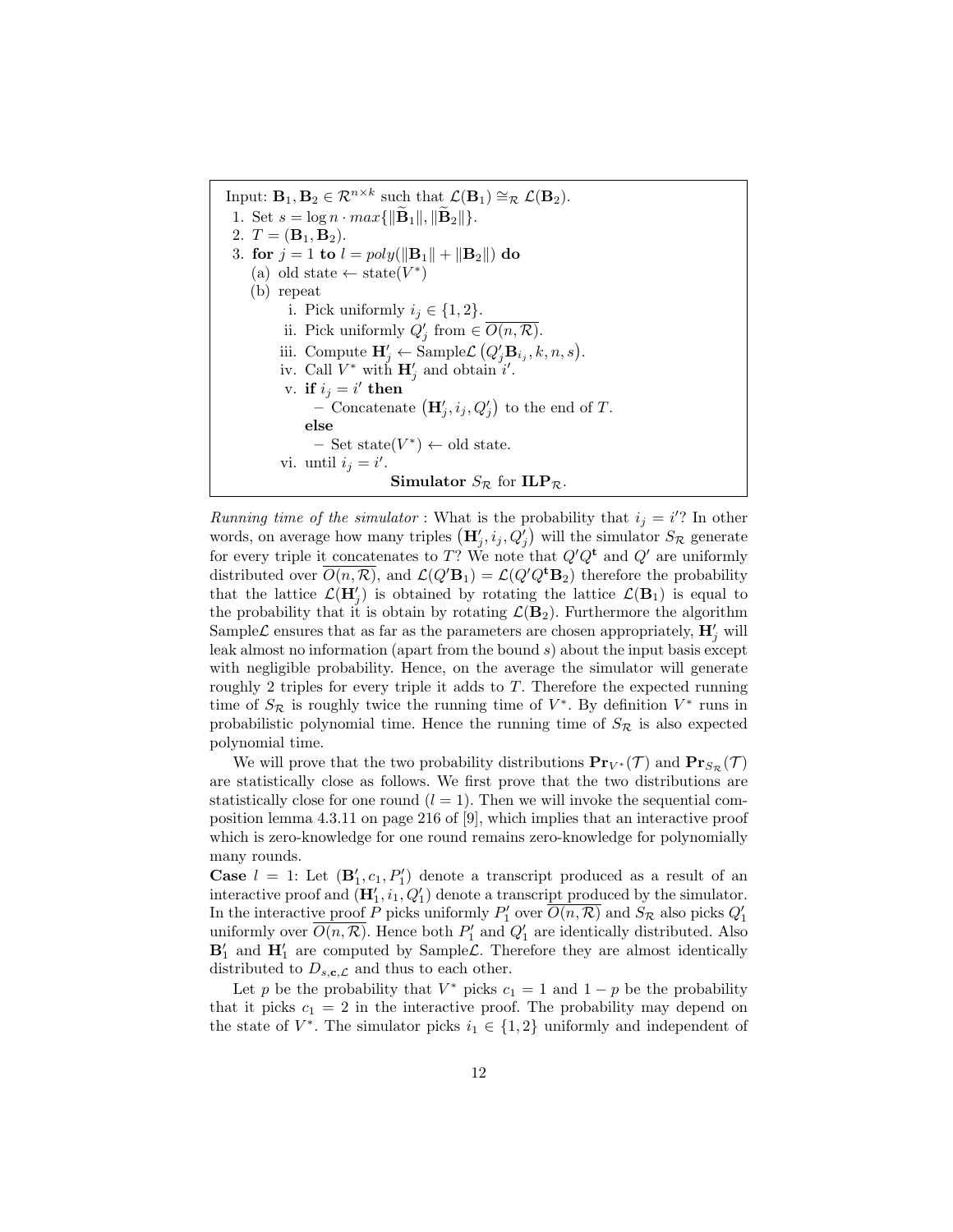how  $V^*$  picks i'. Also given  $\mathbf{H}'_1$ , the probability that  $V^*$  can guess the index  $i_1$ is at most  $\frac{1}{2} + negl$ . Therefore probability that  $V^*$  picks  $i' = 1$  is nearly p and  $i' = 2$  is nearly  $1 - p$  respectively. This means that  $i_1$  and  $c_1$  have nearly the same distributions.

Therefore, it follows that  $(\mathbf{B}'_1, c_1, P'_1)$  and  $(\mathbf{H}'_1, i_1, Q'_1)$  are statistically close. Hence for one round the two distributions are statistically close. Hence, by lemma 4.3.11 for any polynomially many rounds we have  $\mathbf{Pr}_{V^*}(\mathcal{T}) \sim \mathbf{Pr}_{S_{\mathcal{R}}}(\mathcal{T})$ .

### 7 Isometric Lattice Problem is not Easy

In this section we will show that  $\mathbf{ILP}_{\mathbb{Z}}$  is at least as hard as Linear Code Equivalence problem over prime fields  $\mathbb{F}_p$  and Graph Isomorphism.

**Theorem 5 ILP** $_{\mathbb{Z}}$  is at least as hard as LCE (Linear Code Equivalence problem) over prime fields  $\mathbb{F}_n$ .

**Proof** Let  $\mathbf{G} = [\mathbf{g}_1 | \dots | \mathbf{g}_k] \in \mathbb{F}_p^{n \times k}$  be a basis of some  $[k, n]$  linear code C

 $\psi: C \longrightarrow \Lambda_2(G); \mathbf{G} \longrightarrow \mathbf{B}$ 

where  $\Lambda_2(G)$  be the corresponding p-ary lattice. Recall from section 2 that **B** =  $[\mathbf{g}_1|\dots|\mathbf{g}_k|\mathbf{b}_{k+1}|\dots|\mathbf{b}_n] \in \mathbb{Z}^{n \times n}$  is a basis of  $\Lambda_p(\mathbf{G})$ . Where  $\mathbf{b}_j = (0, ..., p, ..., 0) \in$  $\mathbb{Z}^n$  and the j-th coordinate is equal to p, for  $k+1 \leq j \leq n$ . Clearly the map  $\psi$  can be computed in polynomial time. Let  $\mathbf{G}_1 = [\mathbf{g}_{11} | \dots | \mathbf{g}_{1k}] \in \mathbb{F}_p^{n \times k}$  and  $\mathbf{G}_2 = [\mathbf{g}_{21} | \dots | \mathbf{g}_{2k}] \in \mathbb{F}_p^{n \times k}$  be two code generators.

 $\Rightarrow$  Suppose  $\mathbf{G}_1$  and  $\mathbf{G}_2$  generate linearly equivalent codes i.e  $\mathbf{G}_2 = P\mathbf{G}_1M$ for  $M \in GL_k(\mathbb{F}_p)$  and monomial matrix  $P' \in \mathcal{P}(n, \mathbb{F}_q)$ . Note that we can write P' as a product of a permutation matrix  $P \in \mathcal{P}_n$  and an invertible diagonal matrix  $D \in \mathbb{F}_p^{n \times k}$ . Write  $\mathbf{G}_2 = P\mathbf{G}'_1M$ , where  $\mathbf{G}'_1 = D\mathbf{G}_1$  and let  $\Lambda_p(\mathbf{G}'_1)$  and  $\Lambda_p(\mathbf{G}_2)$  be corresponding lattices.

For any 
$$
\mathbf{v} \in \Lambda_p(\mathbf{G}_2) \Longleftrightarrow \mathbf{v} \equiv \mathbf{G}_2 \cdot \mathbf{s} \pmod{p}
$$
, for some  $\mathbf{s} \in \mathbb{Z}^k$   
\n $\implies \mathbf{v} \equiv P\mathbf{G}'_1 M \cdot \mathbf{s} \pmod{p} \equiv P\mathbf{G}'_1 \cdot \mathbf{s}' \pmod{p}$ ,  $\mathbf{s}' = M\mathbf{s} \in \mathbb{Z}^k$   
\n $\implies \mathbf{v} \in \Lambda_p(P\mathbf{G}'_1)$ 

Hence,  $\Lambda_p(\mathbf{G}_2) \subseteq \Lambda_p(P\mathbf{G}'_1)$ . Since,  $P\mathbf{G}'_1 = \mathbf{G}_2 M^{-1}$ , by the same argument  $\Lambda_p(P\mathbf{G}'_1) \subseteq \Lambda_p(\mathbf{G}_2)$ , we have  $\Lambda_p(P\mathbf{G}'_1) = \Lambda_p(\mathbf{G}_2)$ . Therefore, there exists a  $U \in GL_k(\mathbb{Z})$  such that

$$
\psi(\mathbf{G}_2) = \psi(P\mathbf{G}'_1)U = P\psi(\mathbf{G}'_1)U
$$

 $\Leftarrow$  Now suppose  $\mathbf{G}_1$  and  $\mathbf{G}_2$  are not linearly equivalent and suppose  $\psi(\mathbf{G}_2)$  =  $Q\psi(\mathbf{G}_1)U$  for  $Q \in O(n,\mathbb{Z})$  and  $U \in GL_k(\mathbb{Z})$ . Note we can write any  $Q \in O(n,\mathbb{Z})$ as  $Q = PD_{\epsilon}$ , for some  $D_{\epsilon} \in \mathcal{D}_{\epsilon_n}$  and  $P \in \mathcal{P}_n$ . But  $P' = PD_{\epsilon} \pmod{p}$  is a monomial matrix. Further U is also non-singular over  $\mathbb{F}_p$ . Therefore,  $\psi(\mathbf{G}_2)$  =  $Q\psi(\mathbf{G}_1)U$ , which implies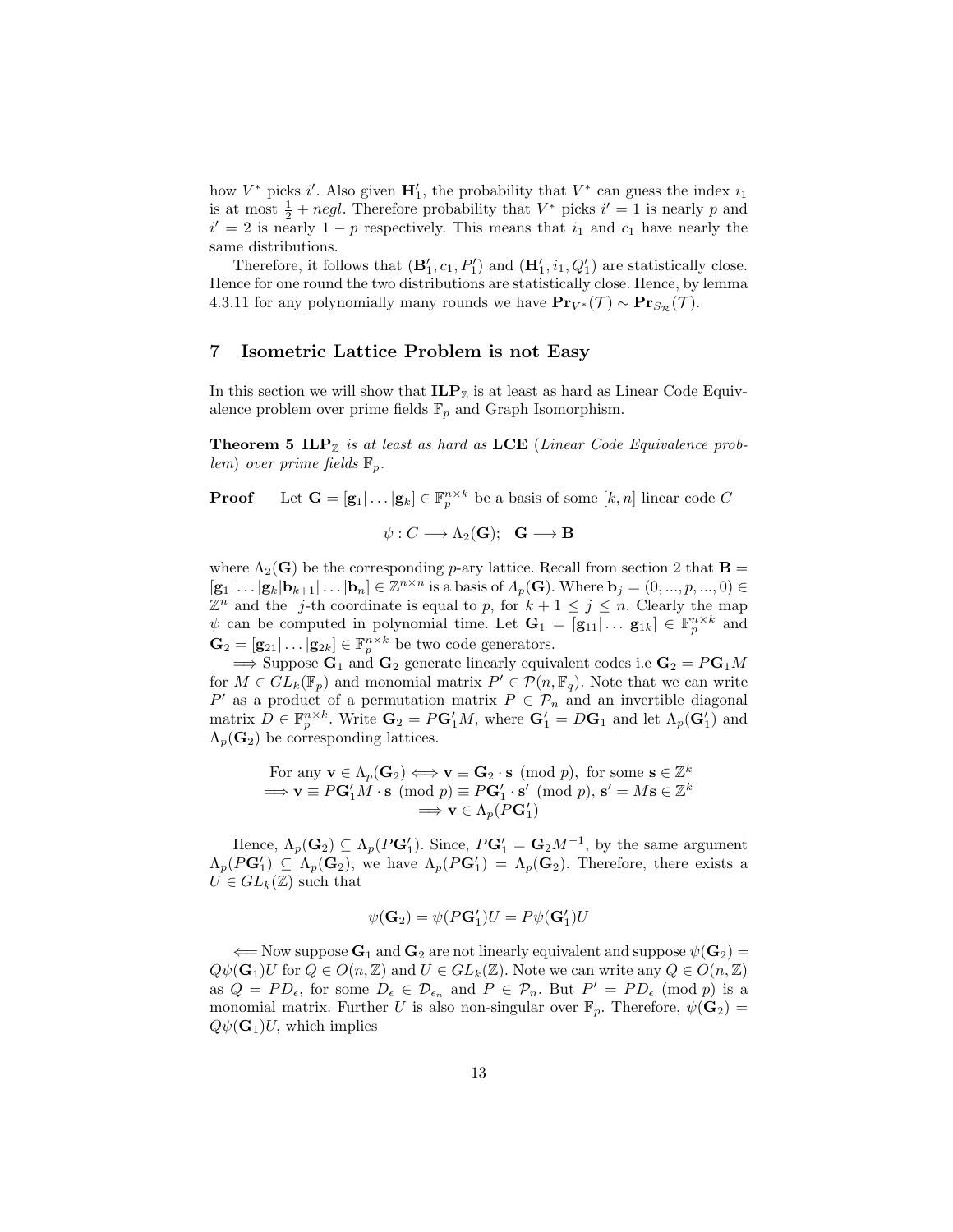$\mathbf{G}_2 = P'(\mathbf{G}_1)M \mod p$  for some  $M \in GL_k(\mathbb{F}_p)$  and  $M \equiv U \pmod{p}$ 

This contradicts the assumption that  $G_1$  and  $G_2$  are not linearly equivalent. Therefore  $\mathbf{ILP}_{\mathbb{Z}}$  is at least as hard as  $\mathbf{LCE}.$ 

#### **Theorem 6 ILP** $_{\mathbb{Z}}$  is at least as hard as the **GI** (Graph Isomorphism) problem.

**Proof** Petrank and Roth [20] reduced **GI** to **PCE** (Permutation Code Equivalence). More precisely they provided a polynomial time mapping  $\phi$  from the set of all graphs to the set of generator matrices over  $\mathbb{F}_2$  such that two graphs  $G_1$ and  $G_2$  are isomorphic if and only if  $\phi(G_1)$  and  $\phi(G_2)$  are permutation equivalent codes. We will prove that ILP is at least as hard as GI, by reducing the **PCE** over  $\mathbb{F}_2$  to **ILP**. Let  $\mathbf{G} = [\mathbf{g}_1 | \dots | \mathbf{g}_k] \in \mathbb{F}_2^{n \times k}$  be a basis of some  $[k, n]$ linear code C

$$
\psi: C \longrightarrow \Lambda_2(G); \quad G \longrightarrow B
$$

where  $\Lambda_2(G)$  is the corresponding 2-ary lattice. Recall from section 2 that **B** =  $[\mathbf{g}_1 | \dots | \mathbf{g}_k | \mathbf{b}_{k+1} | \dots | \mathbf{b}_n] \in \mathbb{Z}^{n \times n}$  is a basis of  $\Lambda_2(\mathbf{G})$ . Where  $\mathbf{b}_j = (0, ..., 2, ..., 0) \in$  $\mathbb{Z}^n$  and the j-th coordinate is equal to 2, for  $k+1 \leq j \leq n$ . Clearly the map  $\psi$  can be computed in polynomial time. Let  $\mathbf{G}_1 = [\mathbf{g}_{11} | \dots | \mathbf{g}_{1k}] \in \mathbb{F}_2^{n \times k}$  and  $\mathbf{G}_2 = [\mathbf{g}_{21} | \dots | \mathbf{g}_{2k}] \in \mathbb{F}_2^{n \times k}$  be two code generators and  $\Lambda_2(\mathbf{G}_1)$  and  $\Lambda_2(\mathbf{G}_2)$  be corresponding lattices.

 $\implies$ ) Suppose  $\mathbf{G}_1$  and  $\mathbf{G}_2$  are permutation equivalent i.e.  $\mathbf{G}_2 = P\mathbf{G}_1M$  for  $M \in GL_k(\mathbb{F}_2)$  and  $P \in \mathcal{P}_n$ . Let  $\mathbf{G}'_1 = P\mathbf{G}_1$ . Therefore we can write  $\mathbf{G}_2 = \mathbf{G}'_1 M$ . By definition for any  $\mathbf{v} \in \Lambda_2(\mathbf{G}_2)$ , there exists an  $\mathbf{s} \in \mathbb{Z}^k$  such that

$$
\mathbf{v} \equiv \mathbf{G}_2 \cdot \mathbf{s} \equiv \mathbf{G}'_1 M \cdot \mathbf{s} \pmod{2}.
$$
  
\n
$$
\implies \mathbf{v} \equiv P\mathbf{G}_1 \cdot \mathbf{s}' \pmod{2}, \text{ where } \mathbf{s}' = M \cdot \mathbf{s} \in \mathbb{Z}^k \implies \mathbf{v} \in \Lambda_2(P\mathbf{G}_1).
$$

Hence,  $\Lambda_2(\mathbf{G}_2) \subseteq \Lambda_2(P\mathbf{G}_1)$ . Since,  $P^{\mathbf{t}}\mathbf{G}_2M^{-1} = \mathbf{G}_1$  by the same argument  $\Lambda_2(P\mathbf{G}_1) \subseteq \Lambda_2(\mathbf{G}_2)$ . Hence, there exist a  $U \in GL_k(\mathbb{Z})$  such that

$$
\psi(\mathbf{G}_2) = \psi(P\mathbf{G}_1)U \Longrightarrow \mathbf{B}_2 = P\mathbf{B}_1U
$$

 $\leftarrow$ ) Now suppose  $\mathbf{G}_1$  and  $\mathbf{G}_2$  are not permutation equivalent and suppose  $\psi(\mathbf{G}_2) = Q\psi(\mathbf{G}_1)U$  for  $Q \in O(n,\mathbb{Z})$  and  $U \in GL_k(\mathbb{Z})$ . Note that  $Q \equiv P$ (mod 2), for some  $P \in \mathcal{P}_n$ . For every  $\mathbf{v} \in \Lambda_2(\mathbf{G}_2)$  we have

$$
\mathbf{v} \equiv \mathbf{G}_2 \mathbf{u} \pmod{2} \text{ for some } \mathbf{u} \in \mathbb{Z}^k.
$$

Since,  $\Lambda_2(\mathbf{Q}\mathbf{G}_1) = \Lambda_2(\mathbf{G}_2)$ , we also have  $\mathbf{v} \equiv (Q\mathbf{G}_1)\mathbf{u} \equiv (P\mathbf{G}_1)\mathbf{u} \pmod{2}$  for some  $\mathbf{u} \in \mathbb{Z}^k$ . This means that  $P\mathbf{G}_1$  and  $\mathbf{G}_2$  have the same span over  $\mathbb{F}_2$ . This contradicts the assumption that  $G_1$  and  $G_2$  are not permutation equivalent. This proves that ILP is at least as hard as GI.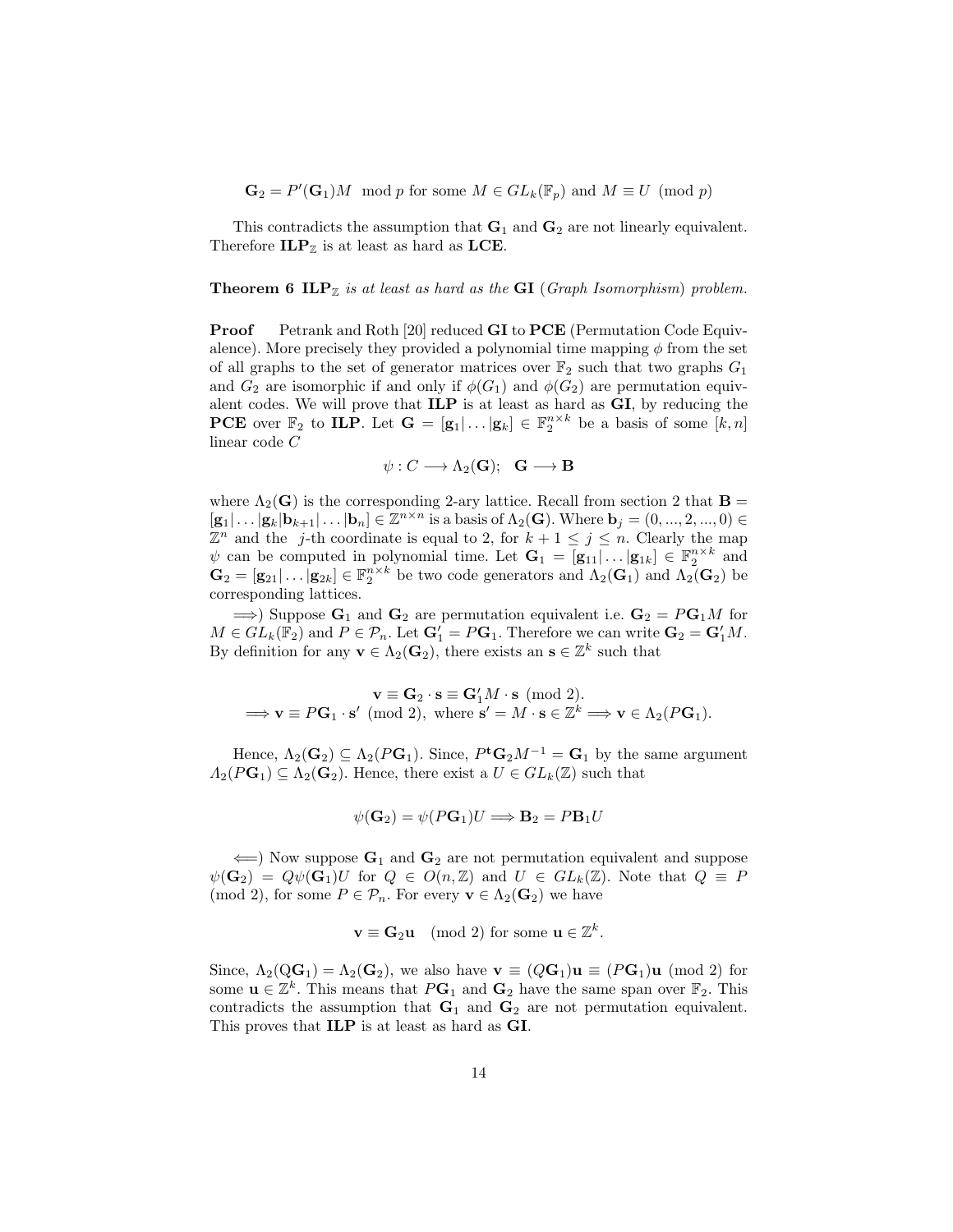### 7.1 ILP is unlikely to be NP-complete

In this sub-section we show that  $\mathbf{ILP}_{\mathbb{S}}$  is unlikely to be NP-complete (where  $\mathbb{S} = \mathbb{Z}$  or  $\mathbb{S} = \mathcal{R}$  see section 3.1). We do this by constructing a constant round interactive proof for the **Non-Isometric Lattice problem** (co-ILP<sub>S</sub>), i.e. the complementary problem of  $ILP<sub>S</sub>$ . Then we invoke results from the field of complexity theory, implying that if the complement of a problem  $\Pi$  has a constant round interactive proof and  $\Pi$  is NP-complete then the polynomial hierarchy collapses [18, 19]. It is widely believed that the polynomial hierarchy does not collapse, therefore we end up with the conclusion that ILP is unlikely to be NP-complete.

# Constant Round IP for co-ILPs

- Input  $\mathbf{B}_1, \mathbf{B}_2 \in \mathbb{S}^{n \times k}$  bases such that  $\mathcal{L}(\mathbf{B}_1) \ncong_{\mathbb{S}} \mathcal{L}(\mathbf{B}_2)$ .

- 1. Verifier sets  $l = poly(|\mathbf{B}_1| + |\mathbf{B}_2|)$ .
- 2. Verifier picks uniformly  $j_1, \ldots, j_l \in \{1, 2\}.$
- 3. If  $\mathbb{S} = \mathbb{Z}$  then the verifier picks independent random orthogonal matrices

 $Q_1, \ldots, Q_l \in O(n, \mathbb{Z}).$ 

Else verifier picks independently random orthogonal matrices  $Q_1, \ldots, Q_l \in O(n, \mathcal{R}).$ 

- 4. For  $1 \leq i \leq l$ , verifier computes a basis  $\mathbf{H}'_i$  for the lattice  $\mathcal{L}(Q_i \mathbf{B}_{j_i})$ . If  $\mathbb{S} = \mathbb{Z}$ , then  $\mathbf{H}'_i \leftarrow \mathbf{HNF}(Q_i \mathbf{B}_{j_i})$ , otherwise  $\mathbf{H}'_i$  is computed using algorithm Sample  $\mathcal L$  from section 5.
- 5. For  $1 \leq i \leq l$ , the all-powerful prover computes and sends  $j'_i$  such that  $\mathbf{H}'_i$  and  $\mathbf{B}_{j'_i}$  are isometric.
- 6. Verifier accepts the proof if  $j_i = j'_i$  for all  $1 \leq i \leq l$ .

**Completeness:** Clearly, if  $\mathcal{L}(\mathbf{B}_1)$  and  $\mathcal{L}(\mathbf{B}_2)$  are non-isometric lattices then the prover will never fail convincing the verifier.

**Soundness:** Suppose  $\mathcal{L}(\mathbf{B}_1)$  and  $\mathcal{L}(\mathbf{B}_2)$  are isometric lattices. The probability that prover can guess  $(i_1, ..., i_l)$  given  $(\mathbf{H}'_1, ..., \mathbf{H}'_l)$  is  $2^{-l}$  if  $\mathbb{S} = \mathbb{Z}$  and  $2^{-l} + negl$ if  $\mathbb{S} = \mathcal{R}$ .

# 8 Conclusion and Acknowledgement

We conclude with an open problem related to our work. Construct a Malicious verifier statistical zero-knowledge proof system with an efficient prover for the Isometric Lattice Problem over rationals  $ILP_{\mathbb{Q}}$ . We would also like to thank Professor Chris Peikert, for his help and patience, who always took time out of his busy schedule to answer our questions.

### References

1. Daniele Micciancio and Shafi Goldwasser Complexity of Lattice Problems: A Cryptographic Perspective. Springer International Series in Engineering and Computer Science, volume 671, March 2002.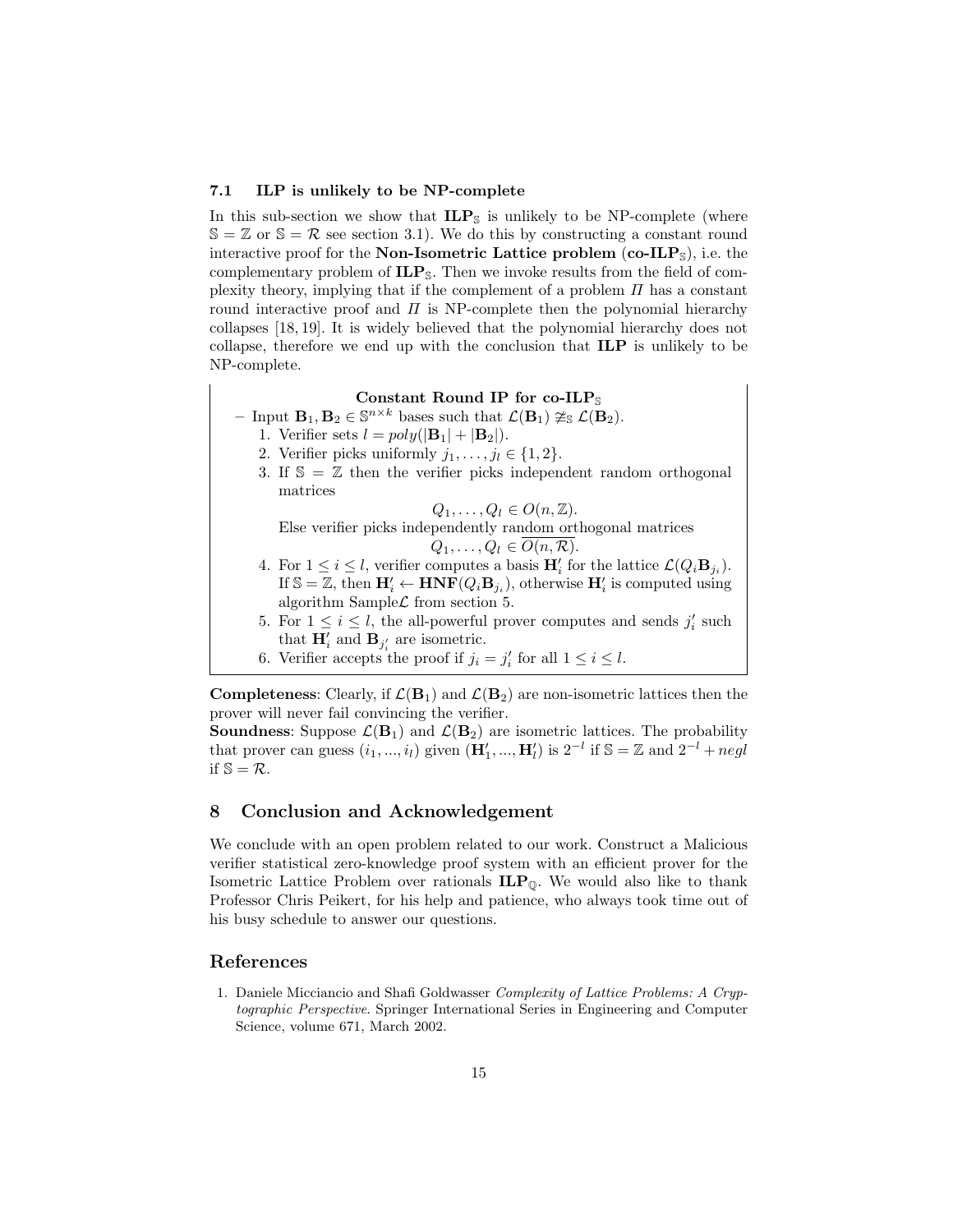- 2. Craig Gentry, Chris Peikert and Vinod Vaikuntanathan. How to Use a Short Basis: Trapdoors for Hard Lattices and New Cryptographic Constructions. In STOC, pages  $197 - 206$  (2008).
- 3. David Cash, Dennis Hofheinz, Eike Kiltz and Chris Peikert. Bonsai trees, or how to delegate a lattice basis. In EUROCRYPT, pages 523 – 552 (2010).
- 4. Michael R. Garey and David S. Johnson. Computers and Intractability: A Guide to the Theory of NP-Completeness . W. H. Freeman & Company, 1990.
- 5. Raza Ali Kazmi Cryptography from Post-Quantum Assumptions. PhD Thesis, School of Computer Science, McGill University, 2015. Supervised by Claude Crépeau. https://eprint.iacr.org/2015/376.
- 6. Shafi Goldwasser, Silvio Micali and Charles Rackoff. The knowledge Complexity of Interactive Proof Systems. SIAM Journal on Computing, volume 18, issue 1, pages  $186 - 208$  (1989).
- 7. Nicolas Sendrier and Dimitris E. Simos. The Hardness of Code Equivalence over  $\mathbb{F}_q$ and Its Application to Code-Based Cryptography. In Post-Quantum Cryptography, volume 7932 of LNCS, pages 203-216. Springer, 2013.
- 8. Oded Goldreich, Silvio Micali, and Avi Wigderson. How to play any mental game or a completeness theorem for protocols with honest majority. In STOC, pages 218  $-229$  (1987).
- 9. Oded Goldreich. Foundations of Cryptography. Volume I & II. Cambridge University Press, 2001 – 2004.
- 10. Daniele Micciancio and Salil P. Vadhan. Statistical Zero-Knowledge Proofs with Efficient Provers: Lattice Problems and More. In CRYPTO, pages 282 – 298 (2003).
- 11. Christopher Peikert and Vinod Vaikuntanathan. Noninteractive Statistical Zero-Knowledge Proofs for Lattice Problems. In CRYPTO, pages  $17 - 21$  (2008).
- 12. Oded Regev. On lattices, learning with errors, random linear codes, and cryptography. In STOC, pages  $84 - 93$  (2005).
- 13. Oded Goldreich and Shafi Goldwasser. On the Limits of Non-Approximability of Lattice Problems. In STOC, pages  $23 - 26$  (1998).
- 14. G.W. Stewart. The Efficient Generation of Random Orthogonal Matrices with an Application to Condition. SIAM Journal on Numerical Analysis, volume 17 Number 3 (1980).
- 15. George Marsaglia. Choosing a Point from the Surface of a Sphere. Annals of Mathematical Statistics, volume 43, number 2, pages 645 – 647 (1972).
- 16. Eric Schmutz. Rational points on the unit sphere. Central European Journal of Mathematics, volume 6, issue 3, pages  $482 - 487$  (2008).
- 17. Clément Pernet and William Stein. Fast Computation of Hermite Normal Forms of Random Integer Matrices. Journal of Number Theory, volume 130, issue 7, pages  $1675 - 1683$  (2010).
- 18. Shafi Goldwasser and Michael Sipser. Private coins versus public coins in interactive proof systems. In STOC, pages  $59 - 68$  (1986).
- 19. Ravi B. Boppana, Johan Håstad and Stathis Zachos. Does co-NP have short interactive proofs? Journal of Information Processing Letters, volume 25, issue 2, pages  $127 - 132$  (1987).
- 20. Erez Petrank and Ron M. Roth. Is code equivalence easy to decide? IEEE Transactions on Information Theory, volume 43, issue 5, pages 1602 – 1604 (1997).
- 21. Davis Cash, Dennis Hofheinz, Eike Kiltz and Christopher Peikert. Bonsai Trees, or How to Delegate a Lattice Basis. In EUROCRYPT, pages 523 – 553 (2010).
- 22. Daniele Micciancio and Christopher Peikert. Trapdoors for Lattices: Simpler, Tighter, Faster, Smaller. In EUROCRYPT, pages 700 – 718 (2012).